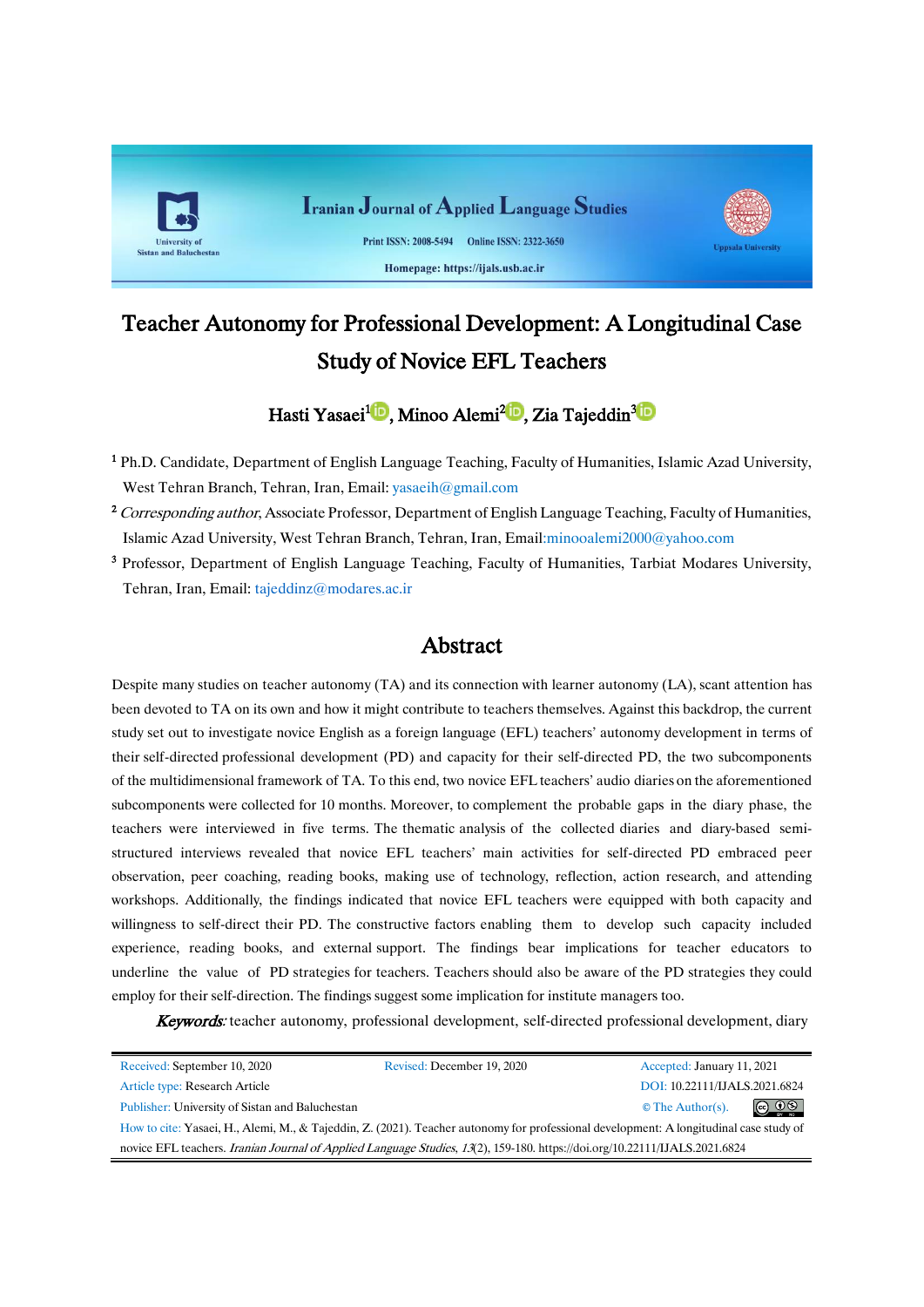# 1. Introduction

The history of teacher autonomy (TA) commenced with Little's (1995) argumentation that learning strategies and learner training do not suffice to foster learner autonomy (LA) and that the teachers' role is of greater value in the development of LA. Following this commentary, many turned into TA to scrutinize how it promotes LA (e.g., Basri, 2020; Borg & Alshumaimeri, 2017; Phan & Hamid, 2016). The field experienced a broader view of TA when McGrath (2000) put forward a different definition of the construct, independent of LA, embracing "teacher autonomy as self-directed professional action" (p. 109) or "development" (p. 100), and "teacher autonomy as freedom from control by others" (p. 101). Smith (2003) went further and expanded McGrath's illustration to bring forward a sixcomponent framework of TA encompassing "self-directed professional action" and "self-directed professional development" (p. 4), each embracing three subcomponents. In this conceptualization, he not only referred to TA on its own without establishing any link with LA, but also took into account all its three dimensions, i.e., psychological, technical, and political. Additionally, he incorporated the term teacher-learner autonomy in his new framework in orderto highlight teachers'self-direction in their teacher learning (TL). Smith and Erdoğan (2008) argued that teacher-learner autonomy should be incorporated into teacher education programs so as to promote TA and self-directed PD among teachers. Xu (2015) shared the same idea with them and proclaimed that TA is related to teacher PD. Teng (2020) also spotlighted the non-questionable importance of self-directed PD for teachers themselves. Likewise, Smith (2017) posited that when a teacher's capacity to experience TL is taken into account, the teacher may take responsibility for his own learning and consequently develop professionally.

Many investigators have recently been turned to TA (e.g., Han, 2020; Kaplan, 2017). Most of these studies, though, have addressed the relationship between TA and LA to explore how the former can be beneficial in the development of the latter (Rashidi & Mohammadineku, 2015; Wang & Ryan, 2020). Furthermore, many of the arguments on TA dealt with the political dimension of the concept (Benson, 2010; Erss, 2018), ignoring its psychological and technical aspects. Moreover, studies concentrating on how TA can contribute to teachers themselves are rather scarce. Therefore, a study on TA itself while taking into account its disregarded dimensions is necessitated. To bridge this gap, this study set out to explore novice EFL teachers' autonomy development longitudinally in terms of their self-directed PD and capacity for self-directed PD.

# 2. Literature Review

### 2.1. Teacher Professional Development

The vital role of teacher PD in the language teaching profession is confirmed by a quick look at the rich literature on the concept (e.g., Borg, 2018; Haapaniemi et al. 2021). Darling-Hammond et al. (2017) propounded that constructive PD is necessitated to help teachers not only learn but also refine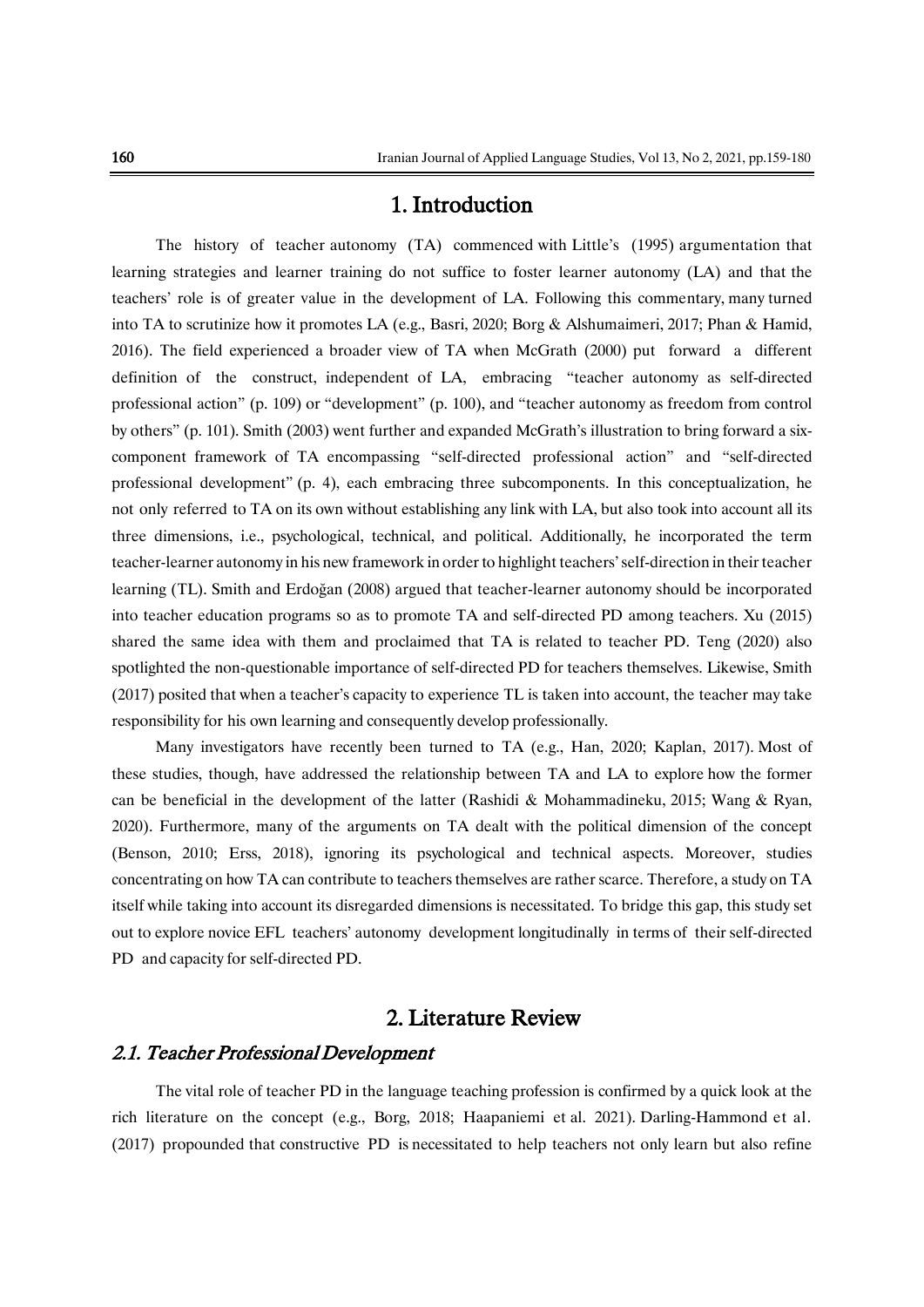knowledge. Referring to PD as TL, they unraveled incorporating external support, collaboration, active learning, and reflection as the prominent elements of an effectual PD. Borg (2018), similarly, highlighted the prominent role of PD for teachers and the profound influence it exerts on their sense of satisfaction, knowledge, beliefs, and teaching practice. Kyndt et al. (2016), likewise, uncovered several sources of PD, embracing experiential learning, collaborative learning, peer observation, reading books, reflection, and technology use.

A line of research has been conducted to discover teachers' PD strategies. Mahmoudi and Özkan (2015) ran a study to determine the strategies novice and experienced teachers employ for their PD. To do so, they administered a questionnaire among 60 teachers and then interviewed 12 of them. Data analysis revealed that whereas experienced teachers employed peer observation, peer coaching, reading articles, attending conferences, and observational visits to other schools, novices tended to attend workshops, read articles, and do peer coaching. Badri et al. (2016) investigated teachers' most favored PD activities. To this end, they used a questionnaire followed by focus group interviews. The results indicated that teachers' PD strategies included attending workshops, observational visits to other institutes, training courses, continuing education, action research, and peer coaching. Soodmand Afshar and Ghasemi (2018) utilized their own validated questionnaire and an interview to examine teachers' PD strategies. The findings related to the questionnaire indicated that the teachers were aware of the advantages of PD strategies and the interview yielded that they favored collaborative PD activities.

Some have investigated how different PD programs would affect teachers. Santos and Miguel (2016) scrutinized the effects of peer observation on teachers' PD. To this end, they interviewed six teachers and found out that despite their appreciation of peer observation, they tended to implement this PD strategy when they were pressurized to do it by the school authority. Bell and Mladenovic (2015), similarly, ran a longitudinal study to uncover how teachers took advantage of peer observation. To collect data, they utilized peer observation, self- monitoring, questionnaire, and interviews. The findings indicated that peer observation not only resulted in teacher PD, but also led to reflection. Concerning reflection itself, Moslehi and Salehi (2021) scrutinized the connection between reflection and TA. Data analysis of their questionnaire revealed a positive relationship between teachers' reflection and their autonomy. In another study, Carpenter (2015) examined the effects of technology use on 20 teachers and found out although the majority of teachers valued Twitter as a source for their TL, they stopped pursuing it due to their lack of time. Similarly, Davis (2015) conducted a study to determine the effects of technology, particularly Twitter, on teachers' PD. To this end, 19 school teachers who were exposed to Tweet data for three months were interviewed. Thematic analysis revealed that using Twitter can be placed among PD strategies as it brought about meaningful TL. Moreover, Twitter provided the teachers with the option of self-selecting the domains in which they tended to do TL. Finally, Rosell-Aguilar (2018) scrutinized how teachers evaluated using technology as their PD strategy. Data analysis of the questionnaire and interview data revealed that the teachers benefited from this PD practice and tended to implement it for their PD.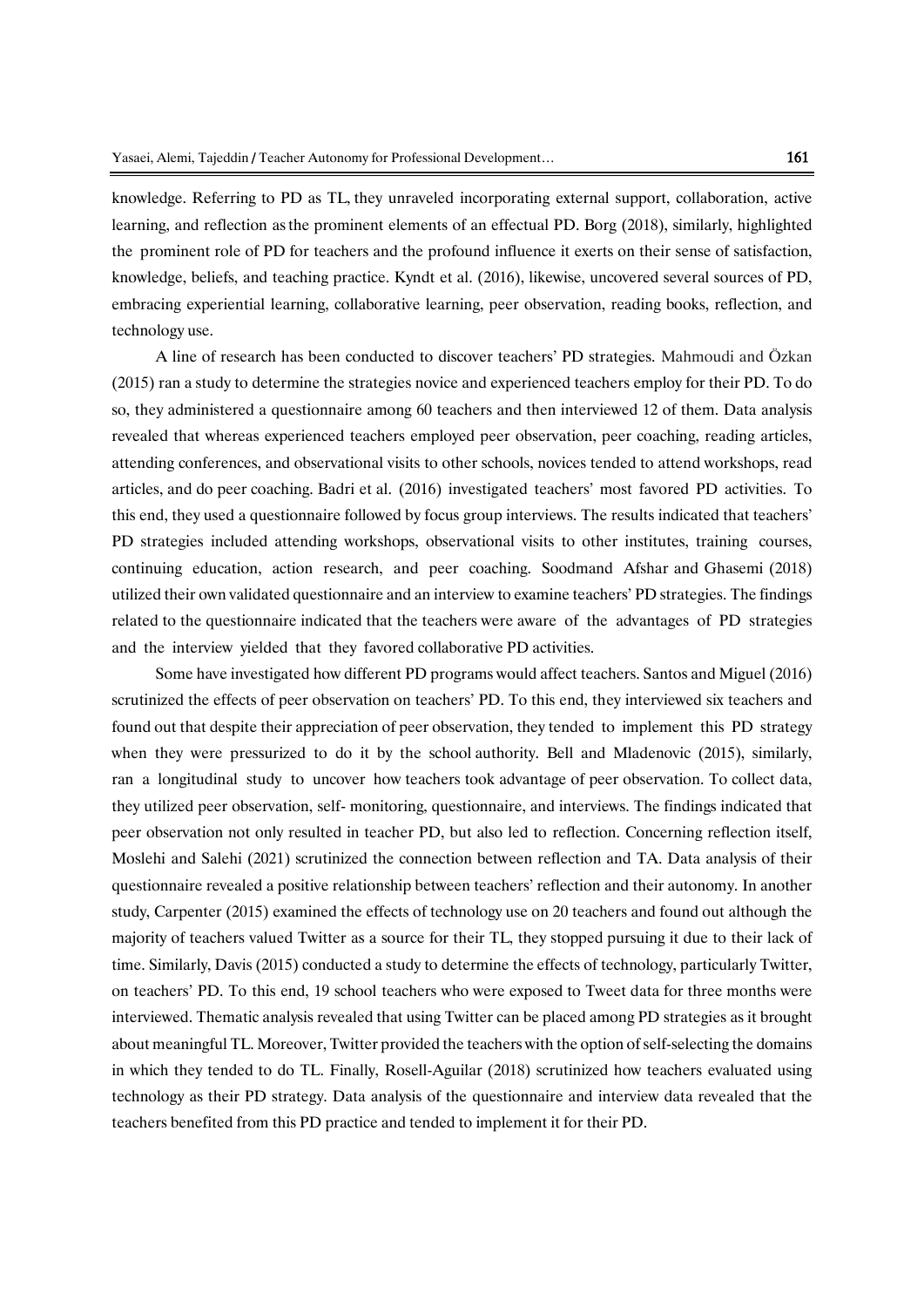A few researchers have studied the factors enabling teachers to do TL. Shabani (2016) found that TL happens in collaboration where teachers can be provided with other-regulation. Salehizadeh et al. (2020) also mentioned autonomy as a key component of TL among Iranian in EFL teachers. Kyndt et al. (2016) viewed teachers' willingness as the core factor enabling teachers to do TL. Likewise, Van den Bergh et al. (2015) study with two novice teachers to uncover the characteristics of teachers' PD indicated that both teachers had willingness to regulate their learning. However, they differed in terms of the external support they needed to afford them the capability to self-direct their PD. Haapaniemi et al.'s (2021) case study with five teachers from three schools uncovered colleagues' support as a factor helping teachers to pursue their PD.

#### 2.2. Teacher Autonomy

Being the first to illustrate TA, Little (1995) defined it in terms of the role it plays in LA growth. McGrath (2000) referred to TA as comprising "self-directed professional action" (p. 109) or "development" (p. 100), and "freedom from control by others" (p. 101). Considering all the three dimensions of TA and differentiating between action and development, Smith (2003) unpacked McGrath's classification and proposed a multidimensional view of the attribute encompassing "professional action" and "professional development" (p. 4). Professional action includes self-directed professional action, capacity for professional action, and freedom for professional action whereas PD deals with self-directed PD, capacity for self-directed PD, and freedom for self-directed PD. Smith and Erdoğan (2008, pp. 84-85) elaborated that professional activity is related to teaching itself while PD is relevant to TL, a teacher's attempt to self-direct her learning. Consequently, they defined self-directed professional action as "self-directed teaching" and self-directed PD as "self-directed teacher learning". Moreover, they discussed that capacity for self-directed professional action equates "teacher autonomy (capacity to selfdirect one's teaching)" while capacity for self-directed PD equals "teacher-learner autonomy (capacity to self-direct one's learning as a teacher)". Freedom from control over professional action and development are identical to "teacher autonomy (freedom to self-direct one's teaching)" and "teacher-learner autonomy (freedom to self-direct one's learning as a teacher)", respectively. Dikilitaş and Mumford (2019), however, argued that autonomy is multi- layered, comprising of motivation, agency, and identity.

A line of research has been carried out to investigate the relationship between TA and PD activities. Banegas et al. (2013) conducted a study to find out the effects of action research on TA. To this end, they collected data through recorded meetings, interviews, classroom observations, and field notes. Content analysis revealed that action research enhanced TA and therefore led to PD. Wang and Zhang (2014) studied the ways teachers develop autonomy in a teachers-as-researchers project. The collaboration between university teachers and English language teachers commenced with some workshops followed by some discussion sessions on the emerging issues. The results indicated the impact of action research on the participants' both PD and autonomy. Dikilitaş and Mumford (2019) investigated the effect of reading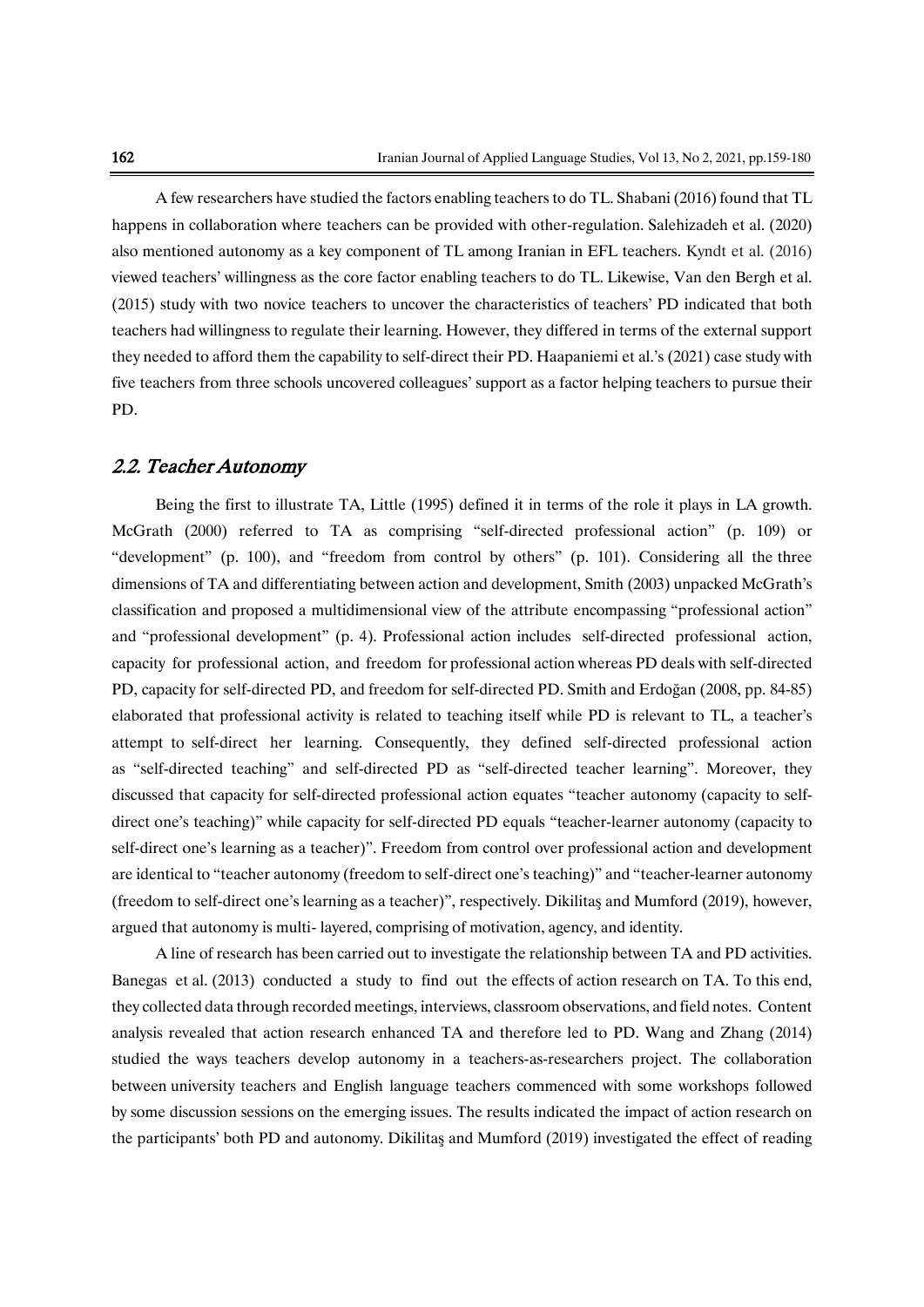on TA. To this end, they used a think-aloud protocol and focus group discussions to collect data from 11 teachers. Data analysis indicated that reading resulted in both TA development and motivation enhancement.

A body of research has scrutinized teachers' perceptions of their autonomy. Erss (2018) interviewed German, Finnish, and Estonian teachers to uncover their beliefs regarding their TA. After data analysis, he concluded that the education system of the countries constrained teachers' autonomy. Likewise, Salokangas, et al. (2020) scrutinized how teachers' perceptions about their autonomy differed in Ireland and Finland.

Data analysis of the interviews revealed that Finnish teachers had high levels of autonomy in educational, social, and development decisions while Irish teachers had autonomy in educational and social decisions. Eventually, they highlighted the role of the education context as a factor inhibiting TA. Cirocki and Anam (2021) ran a mixed-methods study on Indonesian teachers' beliefs about their autonomy. Data analysis indicated that while the teachers had high autonomy at classroom level, they had scarce autonomy at the school level. Moreover, the teachers were found to need more support with respect to their PD.

Despite many studies on TA, those concentrating on TA itself in terms of teachers' PD are rather scarce. Moreover, technical and psychological dimensions of TA have been somehow unexplored as many have dealt with its political dimension merely. Additionally, few studies have investigated novice EFL teachers' autonomy development longitudinally. Against this backdrop, Smith (2003) conceptualization of TA was adopted as it deals with all dimensions of TA. Nevertheless, to have an in-depth view of the concept, two subcomponents from the second component of his framework, i.e., self-direction and capacity for PD were studied. Consequently, the following research questions were raised:

- (1) How do novice EFL teachers develop their autonomy in terms of their self-directed professional development longitudinally?
- (2) How do novice EFL teachers develop their autonomy in terms of their capacity for self- directed professional development?

# 3. Method

#### 3.1. Participants

To select the participants, convenience and purposive samplings (Riazi, 2016) were applied. In terms of convenience sampling, the participants were chosen based on their availability and on a voluntary basis. Regarding purposive sampling, to be relevant to the research questions, the participants were novice EFL teachers with less than two years of teaching experience (Gatbonton, 2008). The first author texted eight novice EFL teachers and invited them to join the study. The two novice EFL teachers who accepted the invitation were invited to the first author's office individually. There, they were not only briefed on selfdirection and capacity for PD but also asked to reflect on the aforementioned components and send their audio diaries once a week through WhatsApp. For the interview phase, both teachers were interviewed during five terms to complement the probable gaps in the journal phase.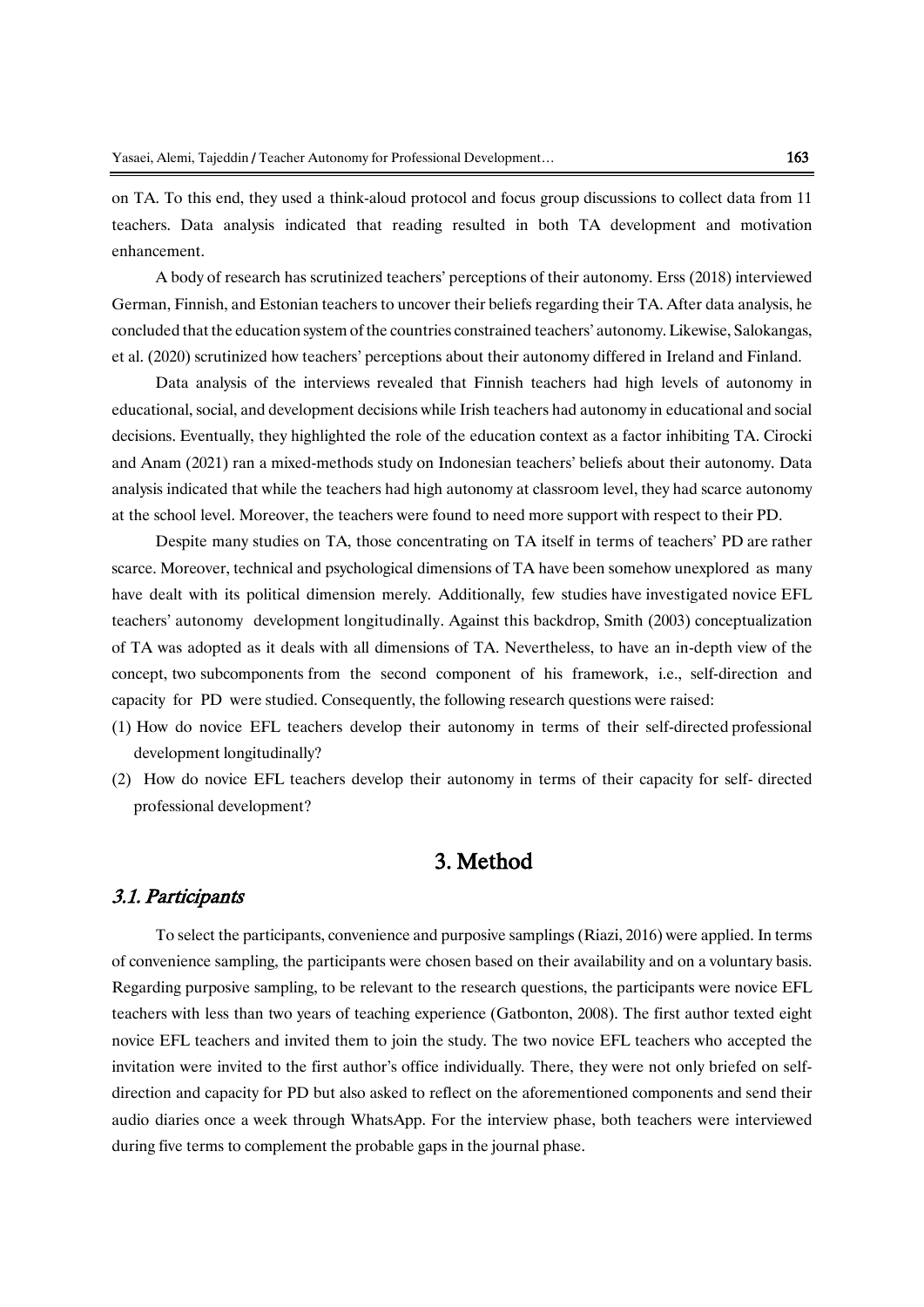The teachers under the pseudonyms of Mobina and Azam were females. Mobina, was an eighteenyear-old B.A. student of English Translation in Islamic Azad University. Before being accepted in university, she had passed an IELTS exam with the band score of 7. Additionally, at the time of the study, she had a six-month teaching experience in language institutes. Azam was 41 who had a B.S. in Physics from Islamic Azad University. Eleven years after receiving her B.S., she changed her major and studied TEFL in State University as she was very keen on English. She had been teaching English in language institutes for 5 months.

### 3.2. Instrumentation

The instruments used in the current study were diaries and interviews. The interviews were conducted to complement the probable gaps in the journals.

### 3.2.1. Audio Diary

Diaries, also referred to as diaries, are case studies in which teachers keep diaries over a period of time (Mckay, 2009). Conducting more diary studies has been recommended by Mckay (2009) as she believed they might unravel factors which have not been recognized by the researchers themselves before. In the current study, audio diaries were utilized to scrutinize how novice EFL teachers develop autonomy for their PD. To this end, two novice EFL teachers were asked to reflect on their autonomy in terms of two subcomponents of R. C. Smith's (2003) framework of TA, i.e., self-directed PD and capacity for selfdirected PD, once a week. Each teacher had provided us with 40 oral diaries collected during five terms, each lasting two months. Overall, it took 10 months (40 weeks), to collect the diaries. Moreover, the diaries were in teachers' native language, Persian, and each diary lasted 20 to 35 minutes.

#### 3.2.2. Diary-based Semi-structured Interview

Semi-structured one was used as it draws to some extent on both structured and open interviews (Richards, 2009). In the current study, diary-based semi-structured interviews were conducted at the end of every term, five times for each participant to complement the probable gaps in the diary phase. Therefore, two interview guides (Richards, 2009), each based on each novice EFL teacher's diaries collected during an eight-week term, were prepared. The three authors met numerous sessions to decide on the type and content of the key questions to be embedded in these interviews. Two experts in the field were also asked to check the final questions to ensure the validity of the questions. Being conducted in Persian, each interview with each teacher lasted nearly one hour.

#### 3.3. Data Collection Procedure

To collect data, eight novice EFL teachers were invited to participate. To address the ethical issues (Riazi, 2016), they were provided with the full information about the purpose, duration, and the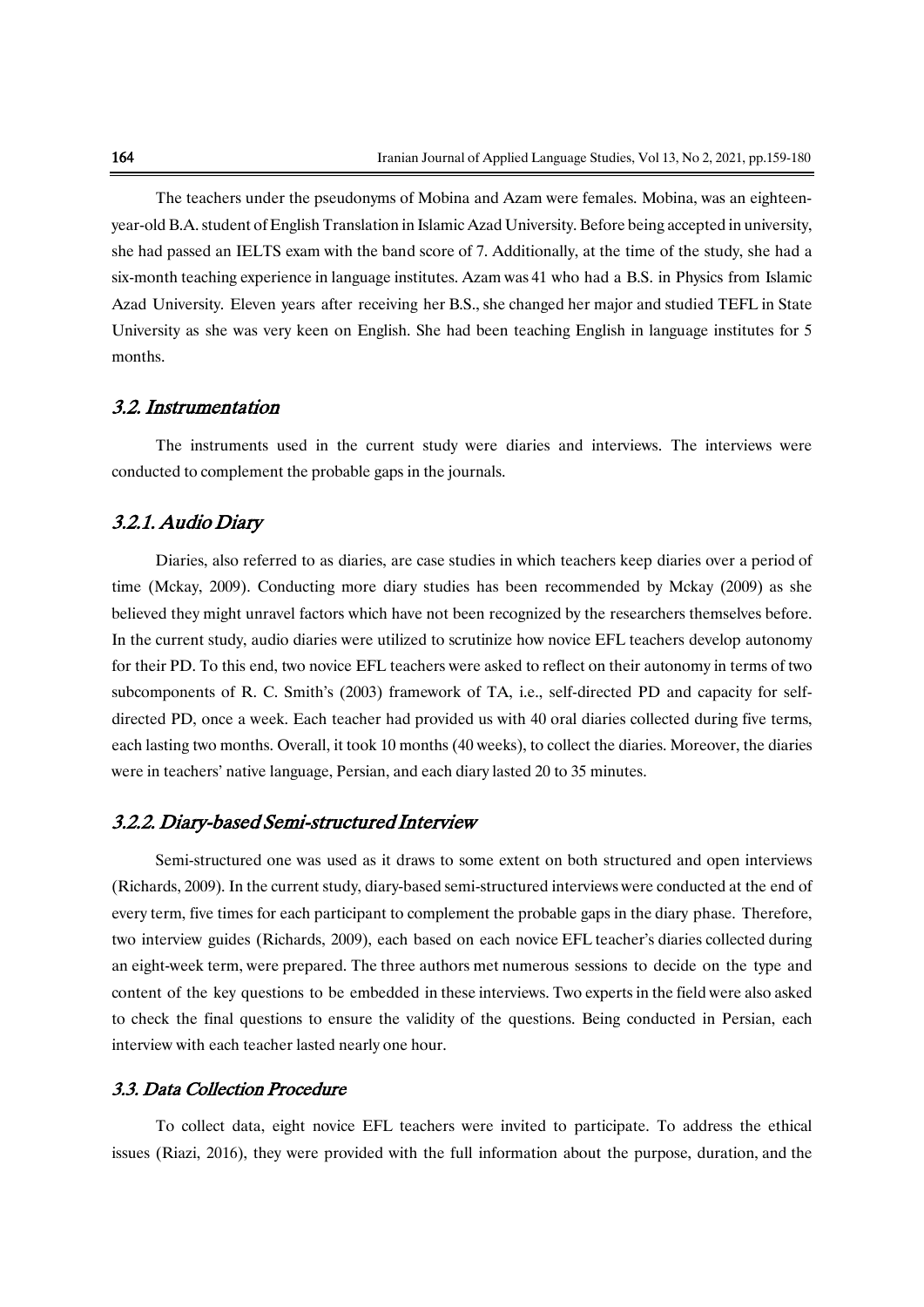procedures of the study. Moreover, they were briefed that their privacy would be kept secret and the data would be used for research purposes only. After obtaining the two novice EFL teachers' informed and voluntary consents to participate in the study, they were invited to the first author's office individually.

There, they were fully briefed on the two aforementioned subcomponents from Smith's (2003) framework, on which they had to reflect. Furthermore, they were told to send their audio diaries through WhatsApp every week. The collected diaries were transcribed for further reflection and analysis as soon as they were received. In the interview phase, each of the novice EFL teachers was interviewed during five terms. Therefore, two different interview guides based on the collected diaries of each individual novice EFL teacher were prepared every term in order to be used in the interviews. Eventually, all the recorded interviews were transcribed for further analysis.

### 3.4. Data Analysis

To answer both research questions, the transcriptions of all the collected audio diaries and the diarybased semi-structured interviews related to each research question went through the six phases of thematic analysis proposed by Braun and Clarke (2006). In the first step, the first author read and reread the data in order to be familiarized with every single word exchanged between her and the participants.

Moreover, she also took notes to develop potential codes. In the second step, she reduced meaningful segments of data into codes and assigned labels to them. For example, analyzing a diary related to the first research question led to the following codes: (a) deciding to solve a problem; (b) preparing a list of solutions; (c) applying the solutions; and (d) observing the results. In the next phase, she constantly compared and contrasted the codes to form potential themes. In the fourth step, she reviewed the initial themes against the coded data and the entire data set and, in turn, discarded, refined, or merged some themes. In the fifth level, she defined and named the final theme; for example, the aforementioned codes were named "action research". Before the sixth stage, member checking (Riazi, 2016) was employed. To do so, the data produced by each participant along with the researchers' interpretations of the data were sent to the participants to be checked by them too. All the participants confirmed there was no error in the data interpretation and no change was applied accordingly. Eventually, in the laststage of thematic analysis, the final report was written. It is worth noting that as the six stages were cyclical, the first author constantly moved back and forth through the stages to ensure about the consistency and dependability of the extracted themes.

# 4. Findings

### 4.1. Self-directed Professional Development

To answer the first research question regarding novice EFL teachers' autonomy development in terms of their self-directed PD, the related diaries and interviews went subjected to the procedure of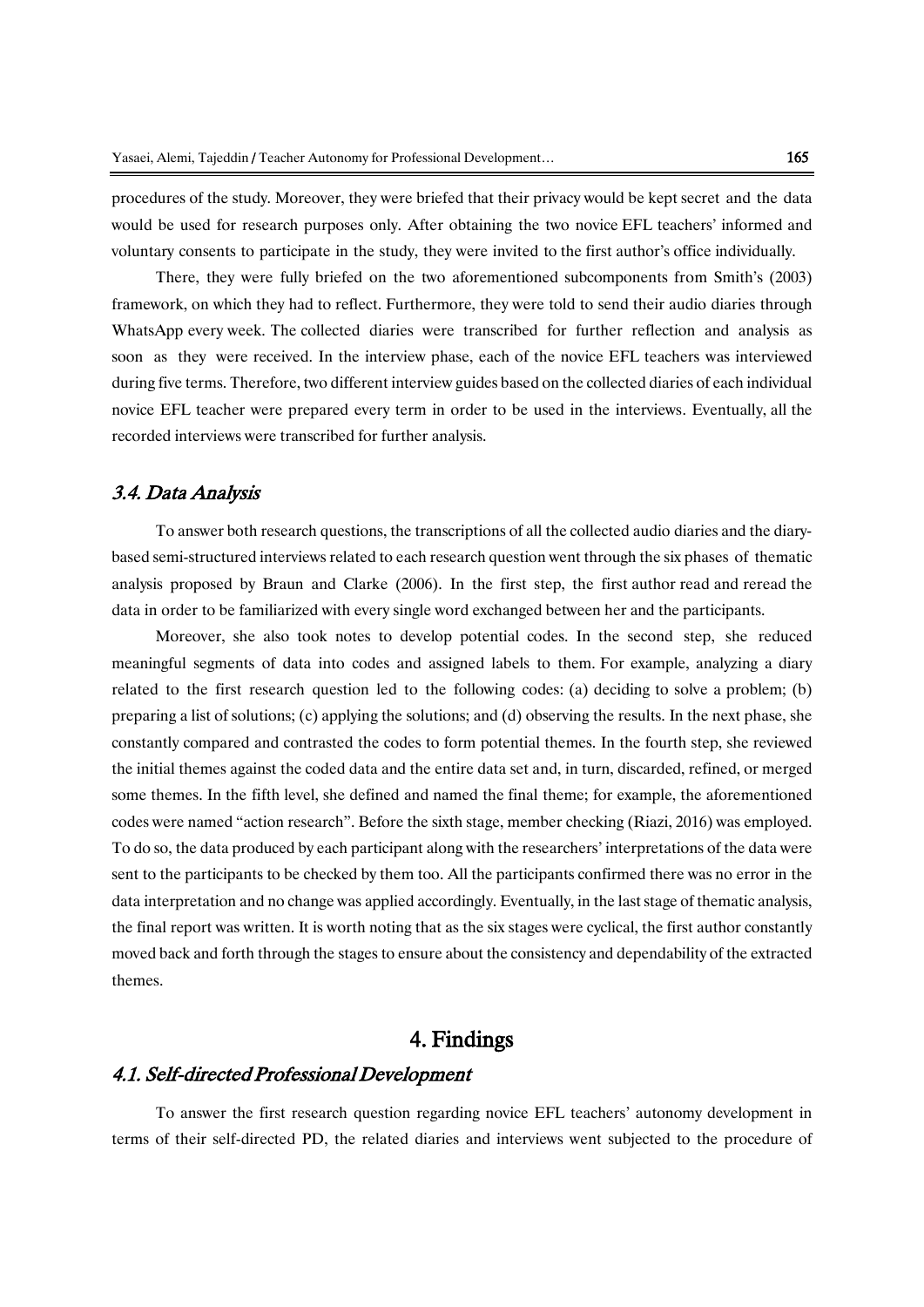thematic analysis. This analysis revealed that Mobina implemented peer observation, did peer coaching, read books, made use of technology, and conducted reflection. In a similar vein, Azam employed peer coaching, read books, made use of technology, conducted reflection, did action research, and attended workshops. In what follows, the extracted themes, peer observation, peer coaching, reading books, making use of technology, reflection, action research, and attending workshops, are reported.

#### Peer Observation

Peer observation refersto a session during which the teacher observed her colleagues' classesin order to learn from them. As Mobina's favorite strategy to self-directed her PD, she commenced peer observation voluntarily from the outset of data collection. Although at that time she was teaching children, she observed both children and adult classes as she believed she "would learn something from each of them". In her second diary, she reported her experience of TL this way.

I observed a class, what really attracted my attention was error correction. The teacher didn'<sup>t</sup> interrupt the learners in the speaking part of the class. Instead, she jotted down their mistakes and when their speaking was finished, she wrote them on the board and corrected them with the learners themselves. I like observation because I can see the exact procedure of <sup>a</sup> technique. This way I learn it by heart. [Mobina, Week 2]

As the above excerpt reveals, observing her colleague's class taught her new things about "error correction". Moreover, she appreciated the fact that peer observation would provide her with "the exact" procedure of a technique", and therefore would result in TL "by heart". During the study, peer observations taught her many instructional lessons including the use of textbooks, class management, time management, pair work, and group work, to name a few. It should be noted that while Mobina relied on peer observation from the first weeks of the study, Azam couldn't implement this strategy as it was not allowed in the institutes where she worked.

#### Peer Coaching

Peer coaching embraces seeking the assistance of a peer in order to do TL. It was both teachers' most favorite PD strategy. In week 7, for example, peer coaching resulted in TL for Azam this way.

I have <sup>a</sup> private class with two teenagers whose speaking skills are not at an acceptable level. In the break, I spoke about it with my colleague. She proposed some good ideas regarding some interesting topics for teenagers. She also taught some techniques to improve learners' speaking. I liked that short discussion with her. I learned useful things. This makes me feel happy and somehow secure. [Azam, Week 7]

Here, Azam's peer coaching with her "colleague" resulted in TL. She learn not only about "interesting topics for teenagers", but also "some techniques to improve learners' speaking". Moreover, she argued that TL through "short discussion" made her feel "happy" and "secure".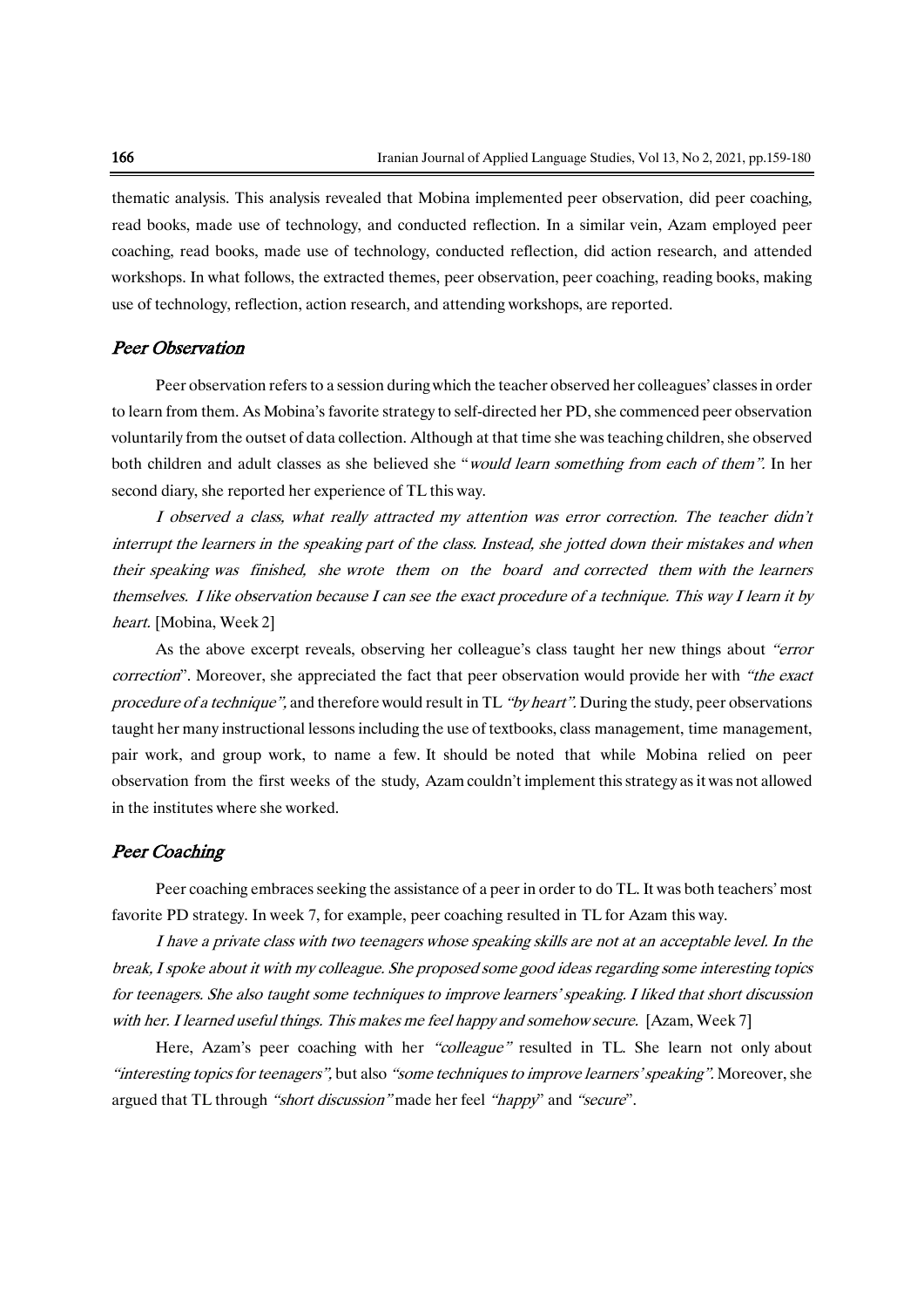Unlike Azam, who did peer coaching face to face only, Mobina employed this strategy online and on the phone too. Moreover, Mobina did not implement peer coaching with her supervisor as she was "too busy" to answer Mobina's "questions". In week 34, for example, she called her ex-teacher and did TL.

I had <sup>a</sup> demo in an institute. I had it once before but I was not satisfied with that. So because I wanted to learn more about it, I called my ex-teacher. She is so helpful, I sometimes consult with her in WhatsApp too. You know, I prefer to speak with her because my own supervisor is too busy and has no time to answer my questions. Anyway, she thoroughly explained what would happen in <sup>a</sup> demo session. When she was explaining, it was like <sup>a</sup> review of the teaching techniques for me. Also <sup>I</sup> learned some techniques <sup>I</sup> did not know about before. [Mobina, Week 34]

Here, Mobina consulted her teacher on the phone to "learn more about" a "demo session". To this end, she chose to call her teacher as they lived in different cities and she could not see her face to face. During the peer coaching session, while her teacher was elucidating a demo session, she found herself to be equipped with "<sup>a</sup> review of the teaching techniques".

Furthermore, such clarifications taught her "some techniques" to which she had not been exposed before.

### Reading Books

This theme refers to teachers' engagement in reading electronic or printed books. It was pursued by both teachers nearly every other week. Regarding this, Mobina stated:

I think teachers' book is one of the valuable books. Because it is to the point and it provides you with the exact knowledge you need. Reading this book taught me how to be a creative teacher. [Mobina, Week 28]

Here, Mobina clearly referred to books, particularly "teachers' book" as a "valuable" source which equipped her "with the exact knowledge" she needed. Furthermore, she maintained that she had experienced TL for being a "creative teacher" through the application of this strategy. For Azam, reading a book made her report her TL this way:

I bought a book to improve my English. I think as <sup>a</sup> teacher I have to update my own knowledge too. I want to improve my knowledge of vocabulary and grammar. When I read books about General English, I feel more secure and motivated. [Azam, Week 21]

As the excerpt reveals, Azam decided to "improve" her "knowledge of vocabulary and grammar" through reading books. She argued that application of this strategy made her feel both "more secure and motivated" as she could "update" her knowledge.

#### Making Use of Technology

Technology use, which involved making use of Google and social media, was Mobina's first resort to self-direct her PD:

The first thing I do is searching the Net, by just <sup>a</sup> click you have access to anything you need. This week I searched how to teach children and I found some hints. I appreciate technology as it is available all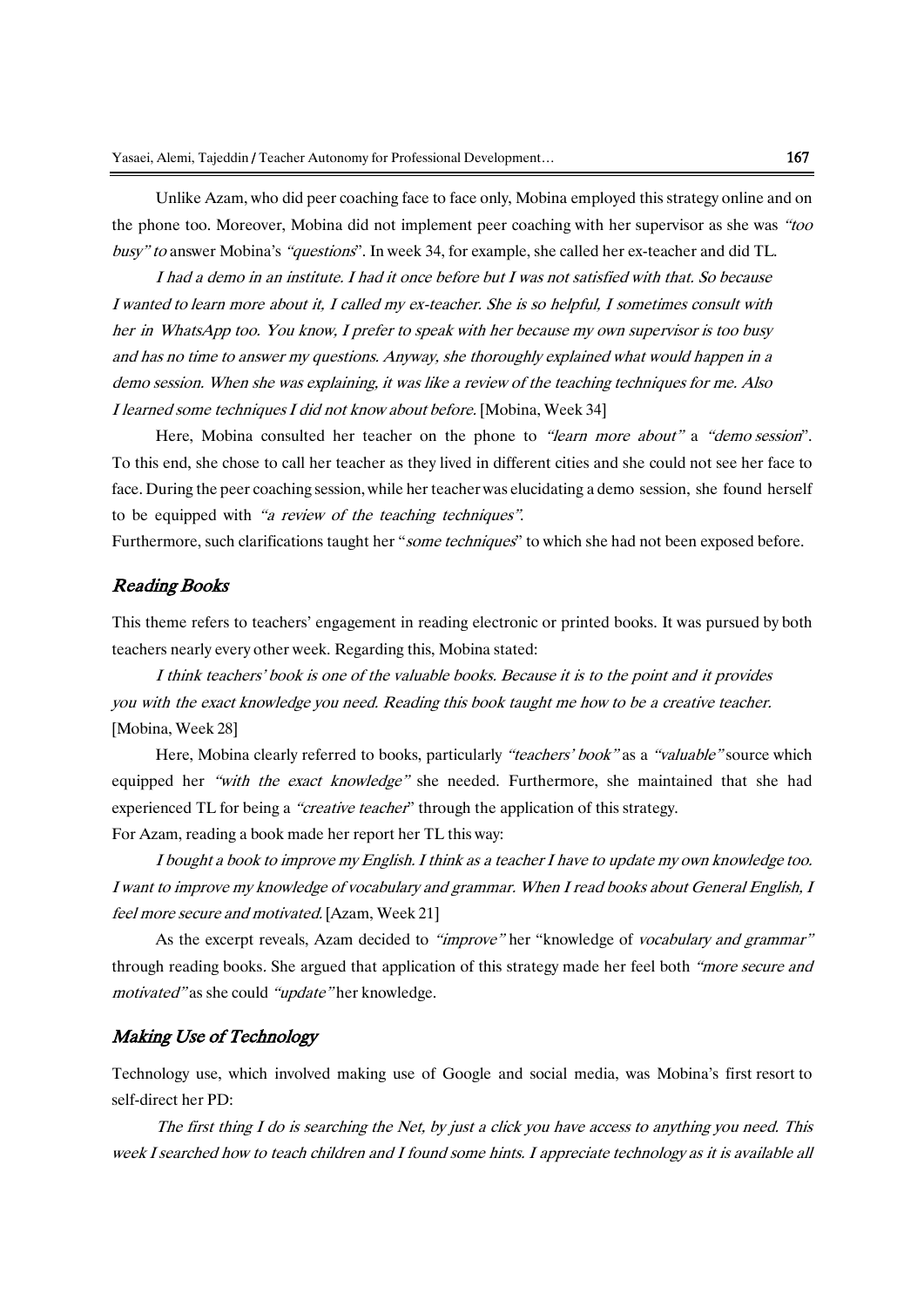the time. And when I am searching the net, Facebook, Instagram, and other social media, I am exposed to many other things. I mean, I was searching about teaching grammar but I learned about many other things. Moreover, you can read the comments other teachers left under the posts too as some of them complement the posts and help you learn them better. Of course, this option is available in Instagram only. [Mobina, Week 1]

The "first thing" Mobina employed for her PD was technology use. She eagerly talked about the things she learned "by just a click". She pointed to the availability of technology, which "exposed" her "to many other things" as its valuable features. Additionally, she argued that she would also do TL through reading "the comments other teachers left under the posts" and, in turn, "learn" better.

Azam, on the other hand, was not very keen on this strategy and employed it few times only. Moreover, her technology use was limited to Telegram channel whereas Mobina took advantage of You Tube, Instagram, Telegram, and WhatsApp too. For example, Azam joined a Telegram channel and commented:

There is <sup>a</sup> channel on Telegram which is for teachers only. I think it is <sup>a</sup> great idea because they've posted many instructional lessons about teaching. This channel was created <sup>a</sup> long time before. So I started from their first posts and took <sup>a</sup> look at them. I learned about the difference between task and exercise and comprehensible input. [Azam, Week 32]

Using technology as a self-directed PD activity seemed "great" to her. Consequently, as soon as she joined the Telegram channel, she started TL by reading the previous posts on "teaching". As a result of such involvement with technology, she learned "the difference between task and exercise and comprehensible input".

#### Reflection

Reflection, a process in which the teacher recalls and evaluates instructional events to give coherence to them, was specified by both teachers from the second week of data collection. Mobina's first report of reflection, though, happened after a peer observation session.

Since I finished class observation, I have been thinking about what happened there and what happens in my classes. I thought the whole way back home. I reviewed every episode and moment of my class and hers. The way she engaged her learners was really great. I evaluated the way I engage my learners. Moreover, her time management was perfect. I thought I have to learn new things and become better in this part. [Mobina, Week 2]

Here, Mobina's experience of peer observation made her reflect which, in turn, provided her with opportunity to "evaluate" her own teaching reflected in her statements as "<sup>I</sup> reviewed every episode and moment of my class." Moreover, this reflection made her realize that she had to "learn" more about "time management" so as to "become better in this part."

Other reports of reflections employed by both teachers had no reference to peer observation. Azam, for example, reported: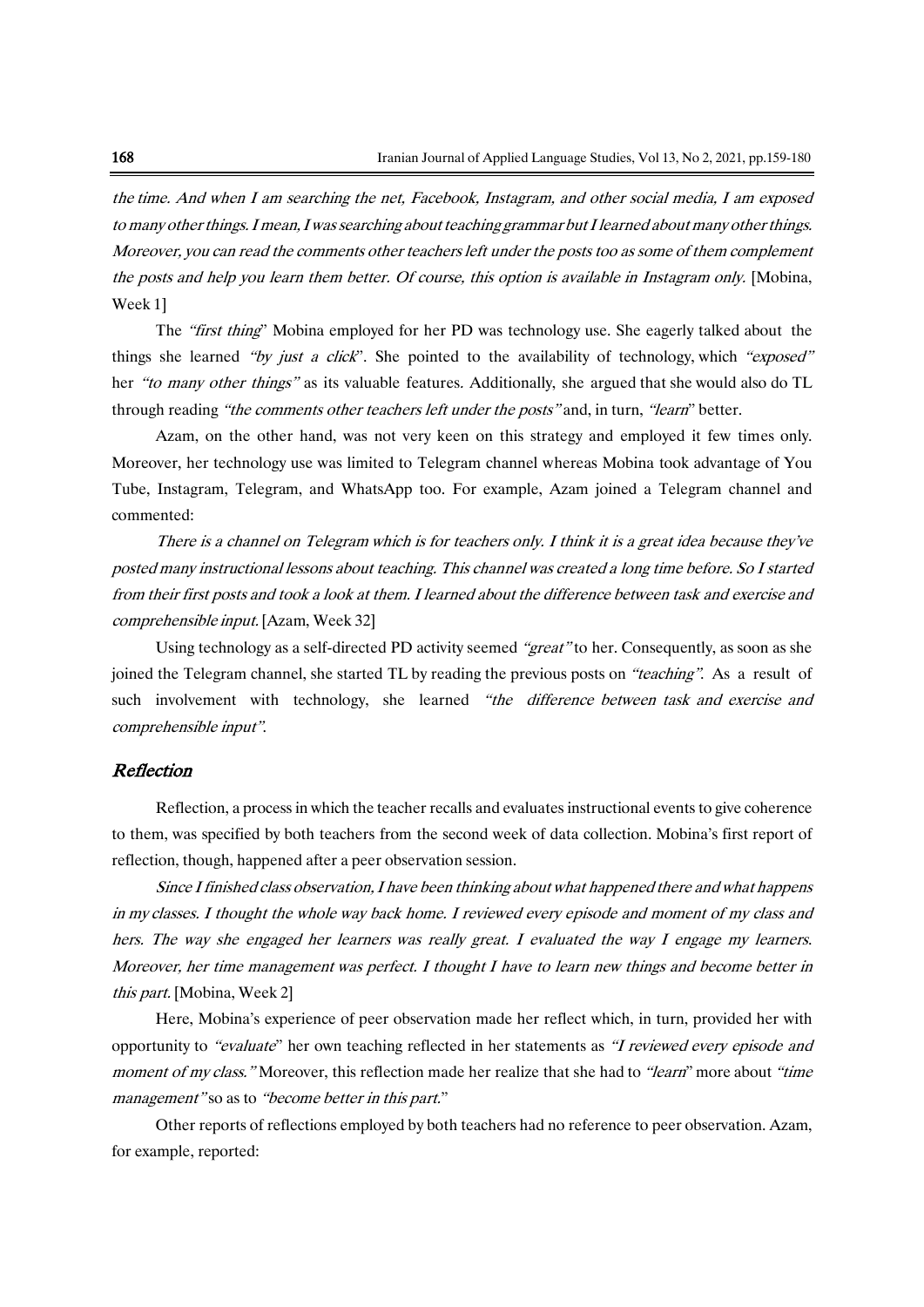I had to teach <sup>a</sup> grammar tense on Wednesday and I didn't want to teach it the way I always do. So all the way back home I was thinking about it. I remembered how I teach other grammar structures and I evaluated them. Finally, <sup>I</sup> understood what to do. I decided to teach with pantomime. [Azam, Week 19]

Here, Azam attributed her TL, for teaching "a grammar tense", to reflection taking place "all the way back home". Recalling coupled with evaluating her experiences taught her how to teach "with pantomime".

#### Action Research

While implementing action research, the teacher intervened into a procedure to bring about changes. Further, she observed the results of such intervention to make further improvement as required. Whereas Mobina did not referred to this strategy, Azam underlined it once and stated:

I have always had problem in managing my time. I decided to solve this problem forever. So I applied some of the solutions I knew. I wrote them for myself and started applying each of them in my classes. I wrote what I did and what happened as a result of that. Finally, I understood one part of the problem was related to the way I covered supplementary books. I feel self-confident now because I learned how to manage my time. [Azam, Week 18]

As the above excerpt reveals, Azam "always had" difficulty with time management. Eventually, she decided to "solve this problem" by doing action research. First, she "wrote" all the solutions she knew about this issue and then "started applying each of them" in her classes and observed the results. These careful movements between action and research had been beneficial for her as it resulted in TL, reflected in her statement, "I learned how to manage my time." Despite benefiting from this PD strategy, she referred to it only once more.

#### Attending Workshops

Attending workshops, referring in this study to a one-shot session in which a group of teachers participate to learn about effective teaching from a more experienced teacher or their supervisor, was noted by Azam only. She started implementing this PD strategy from week 4 and continued it until the end of data collection. The workshops she attended were free meetings which were held by one of the institutes where she worked. Whenever she attended any workshop, she enthusiastically described what she learned.

This week the workshop was about teaching writing. Our supervisor taught us how to assess our learners' writings. He talked about the codes we can use. He told us about peer assessment and product and process writing. It was such a great workshop.I learned a lot. [Azam, Week 33]

In the workshop explained in this excerpt, Azam learned how to "assess" her "learners' writings". Moreover, she "learned" about "peer assessment and product and process writing". Two weeks later, she attended another workshop and stated: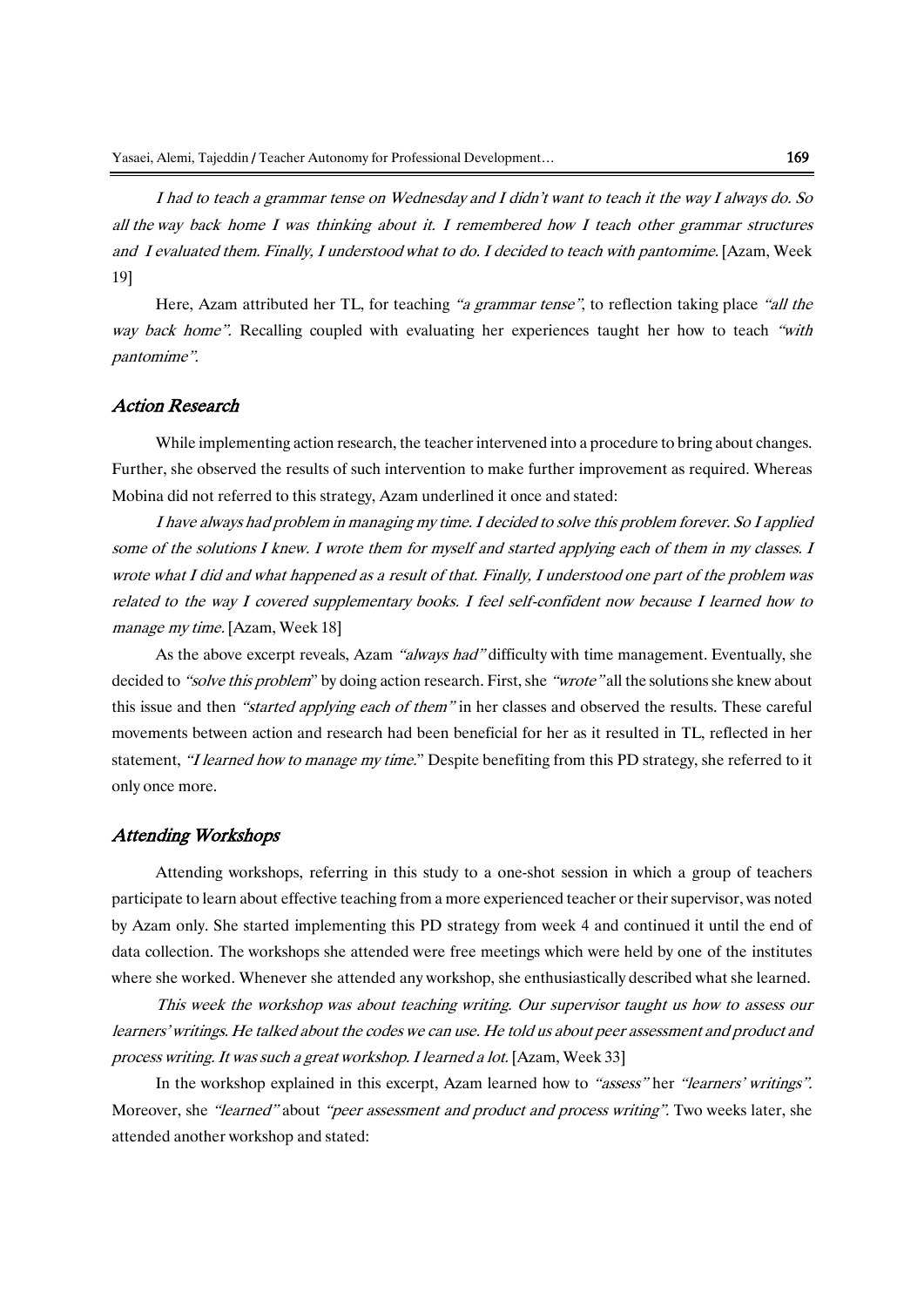This week I joined <sup>a</sup> workshop held in another city. Actually, it was held by another branch of the institute where I work. Anyway, I learned about communicative language teaching, time line, concept checking questions, and negative checking. It was <sup>a</sup> helpful workshop. I learned how to use more English and avoid Persian. [Azam, Week 35]

Azam's appreciation of the workshop is evident as she traveled from the city where she lived to another city to do TL. Application of this strategy taught her "communicative language teaching, time line, concept checking questions, and negative checking".

### 4.2. Capacity for Self-directed Professional Development

The second research question was aimed to explore novice EFL teachers' longitudinal autonomy development in terms of their capacity for PD. Both teachers claimed they had ability and willingness to develop such capability but the enabling factors they underlined differed slightly. Whereas Azam noted experience, reading books, and external support, Mobina underlined reading books and external support.

#### Experience

Experience in this study was grounded in a teacher's knowledge gained from her own act of teaching. In this regard, Azam repeatedly uttered that she needed more experience to be able to develop capacity for her PD from the first week of data collection. However, form week 14, she referred to her own accumulated experience as an advantageous factor affording her the ability to self-direct her PD.

I have to say that my own experience can afford me the ability to become <sup>a</sup> better teacher. I know I have to gain more experience but the experience I gained during this year is really helping me. When I know how to tackle <sup>a</sup> problem based on my own experience, I feel more empowered because I see the information I gained from my own experience is becoming <sup>a</sup> base for the upcoming information which helps me develop more ability to learn. [Azam, Week 14]

Here, Azam named her own "experience" as a beneficial factor which would bring about "the ability" to become a better teacher." Although she believed that she had to "gain more experience", she asserted that "the experience" she had gained during her teaching career was "helping" her to a great extent. Later she stated:

I am going to take some more classes because I want to gain more experience. In my idea, experience is the most principal factor in ability development. [Azam, Week 26]

Azam's appreciation of the role of experience in her capacity development is evident in the above excerpt when she referred to experience as a "*principal factor*" in developing such capability. Furthermore, her decision on taking "more classes" to "gain more experience" reveals how valuable experience was for her. Unlike Azam, Mobina did not alluded to her experience as a beneficial factor in her capacity development at all.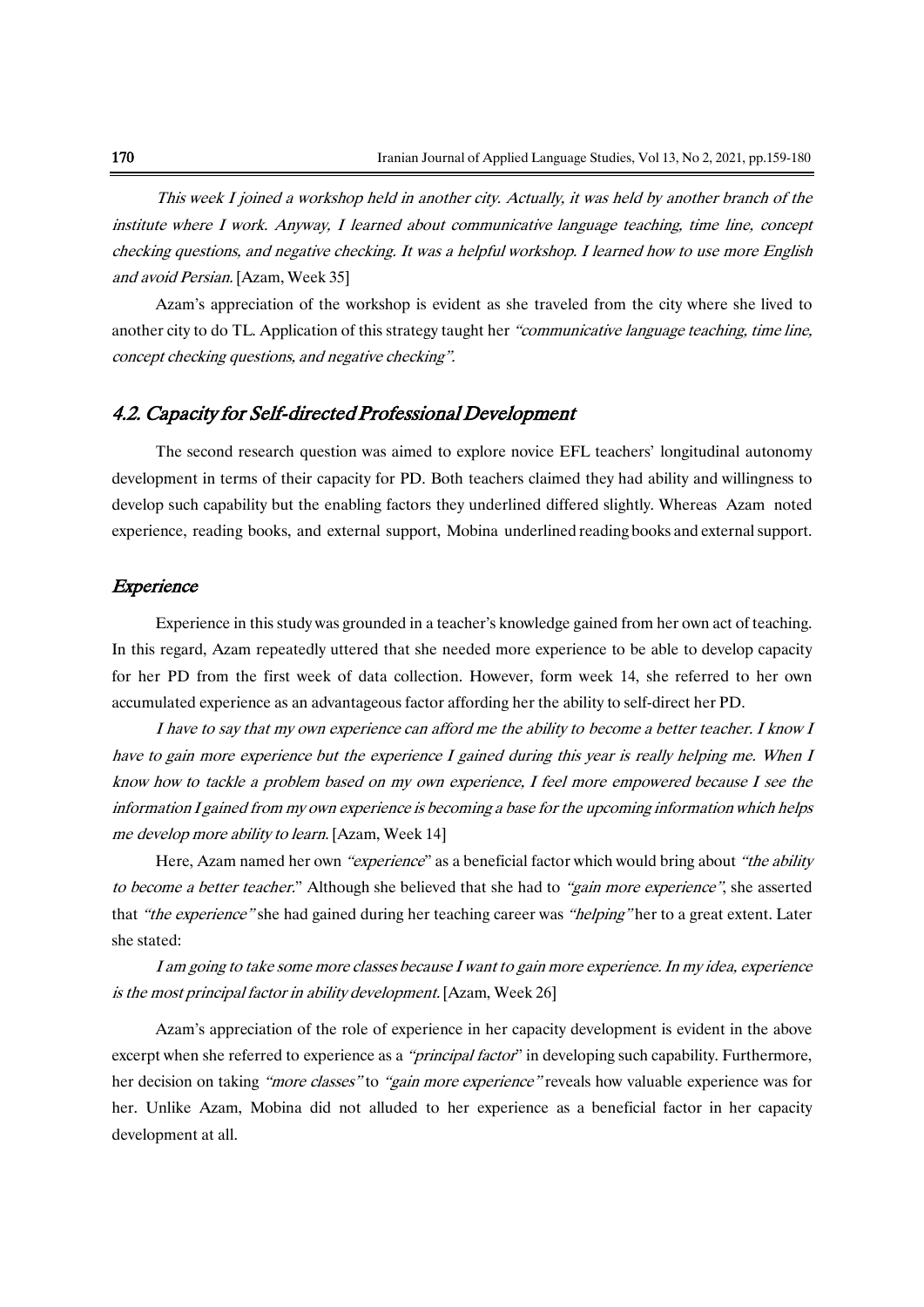#### Reading Books

Reading books, referring to making meaning from electronic or printed books, was underlined by both teachers as a beneficial factor in their capacity development. For example, Mobina tended to rely on external support to develop the capacity to self-direct her PD during the first seven weeks of data collection. She emphasized reading books as a "very useful" factor in helping her develop such capacity from week 7. Then, she clearly stated:

I think books, particularly teachers' books, are helping me <sup>a</sup> lot. I read it two days ago and when I finished one part, I felt I have more courage to continue learning. I felt I was equipped with lots of new techniques which give me the energy and the ability to move forwards. [Mobina, Week 7]

Here, Mobina highlighted the valuable role of "teachers' books" in her ability development. She distinctly elucidated her feelings caused by reading the book. She clarified that reading the book made her feel not only more courageous to "continue learning" but also more equipped with "new techniques" which, in turn, empowered her to self-direct her PD. The way she viewed reading books as "advantageous" to help her develop capacity for her PD did not change till the last week of data collection.

Likewise, Azam repeatedly noted reading as an "instrumental" factor affording her ability for her selfdirection:

Last night I read a book about the role of a teacher. I felt really good as I understood that I have the potentiality to improve. I did realize that if I want and I try, I will develop my abilities and therefore become better and better. I think books are helping me develop ability and be aware that I do have the capability to improve, I should just try for it. [Azam, Week 30]

Here, Azam discussed how reading a book about teacher role helped her "be aware of" her "potentiality to improve" and recognize that she did have the "capability to improve" but she just had to "try for it."

#### External Support

By this theme is meant the scaffolding the teachers received from her colleagues or supervisors. While Azam highlighted this factor once only, Mobina delineated how her colleagues' suggestions helped her develop capacity for her PD from the early weeks of data collection. She asserted:

I have the ability to learn new things, to help myself develop. But without help from the people around, it can be hard to develop. Their support is like pouring oil on troubled waters. If these kinds of support did not exist, it would take a really long time to develop ability. When I know, there is someone who can support me, I feel relieved and I become sure that I can develop ability by their support. [Mobina, Week 5]

Here, Mobina argued scaffolding from others acted like "pouring oil on troubled waters". The reason why she appreciated such support lied in the fact that she believed without such "support", developing ability would "take a long time". Moreover, she clarified that having someone who provided her with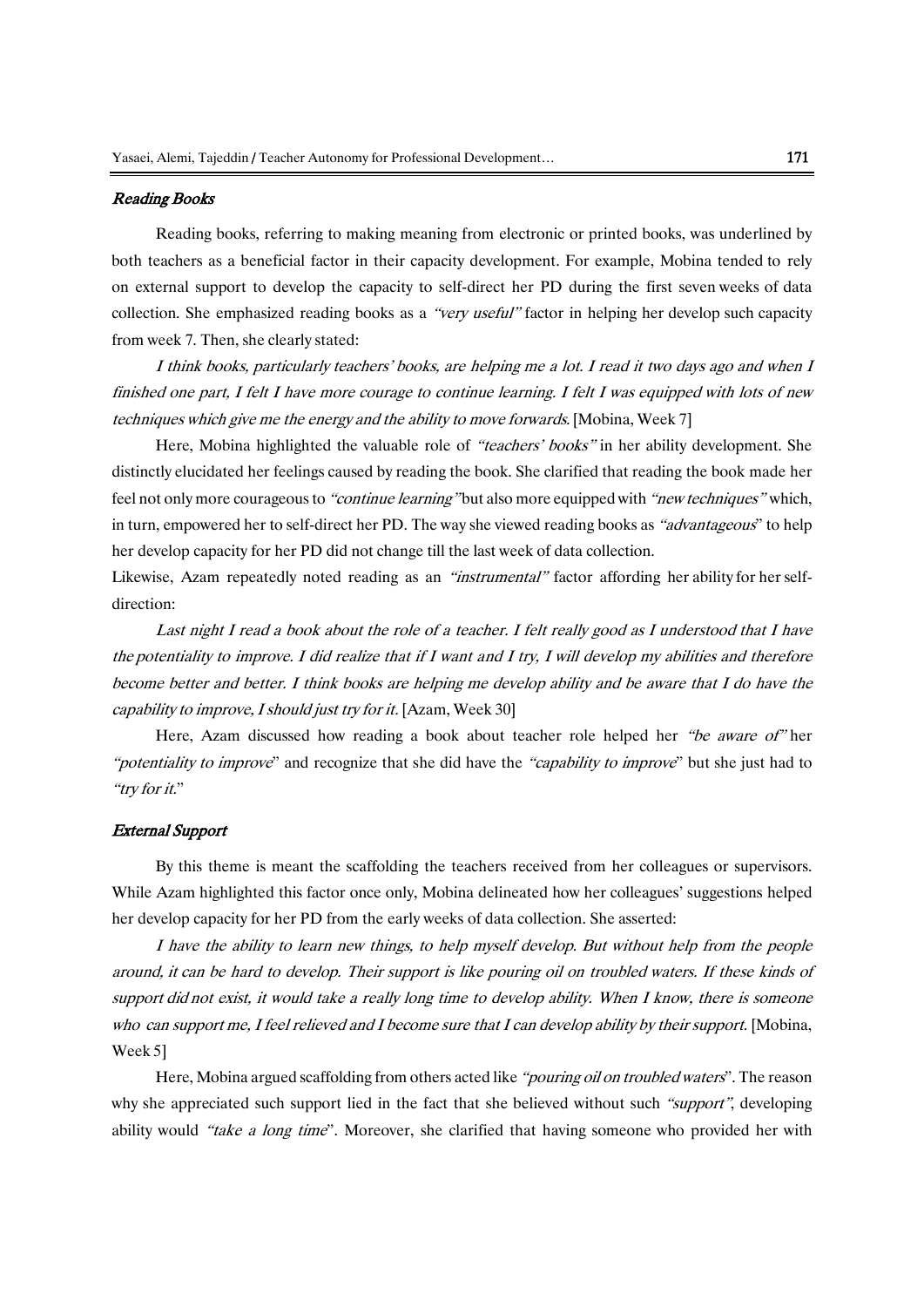"support" would make her "feel relieved" as she became "sure" that she could "develop ability by their support."

Azam also announced:

I have the ability to help myself improve but I am sure I need help too. When I speak with my colleagues and they share their ideas with me, I feel very glad because what they are sharing is the result of years of experience which means <sup>a</sup> lot to me. I think without help from more knowledgeable colleagues around, I can hardly develop the ability to improve. You know, their suggestions complement my knowledge and give me the ability to continue and improve. [Azam, Week, 16]

Here, although Azam believed she had "the ability to help" herself "improve", she viewed external support from her "colleagues" as a constructive factor which meant "a lot to her". She further argued that developing "ability" to self-direct her PD seemed impossible "without help from more knowledgeable colleagues". Besides, she asserted that external support did "complement" her "knowledge" and, in turn, provided her with "the ability to continue and improve".

# 5. Discussion

Many studies have shed light on TA; however, those which concentrated on TA itself while attending to psychological and technical dimensions are rather scarce. Furthermore, few studies have scrutinized novice teachers' autonomy development over time. The present study, therefore, aimed at investigating novice EFL teachers' autonomy development longitudinally in terms of their self-direction and capacity for PD, two subcomponents of Smith's (2003) framework of TA.

The findings related to the first research question indicated that the two teachers implemented nearly the same PD strategies, except for peer observation, action research, and attending workshops. As to peer observation, despite bringing about not only in-depth learning but also reflection, the teachers were not permitted to implement it because of the rules of the institutes. Consequently, the educational context seems to limit teachers' choices of PD activities. Regarding action research, although it resulted in both self-confidence enhancement and TL, only one novice teacher implemented it. Therefore, it can be concluded that novice EFL teachers needed more instruction to be able to take advantage of this strategy. Moreover, the reason why attending workshops was not implemented by both teachers may be rooted in financial problems and the fact that not all institutes hold free workshops to help teachersin their journey of PD. These findings are partially consistent with Mahmoudi and Özkan's (2015) study, which showed that novice teachers did TL through attending workshops, reading articles, and coaching peers. Nevertheless, as the current study was longitudinal, it shed light on more PD strategies. Besides, our findings are supported by Kyndt et al. (2016), who pointed out peer observation, reading books, using technology, and reflection among the six PD strategies. Besides, our findings are partially in line with Badri et al. (2016) study as both studies underlined attending workshops, action research, and peer coaching. Our study, nevertheless, uncovered observing peers, reading books, making use of technology, and reflection as other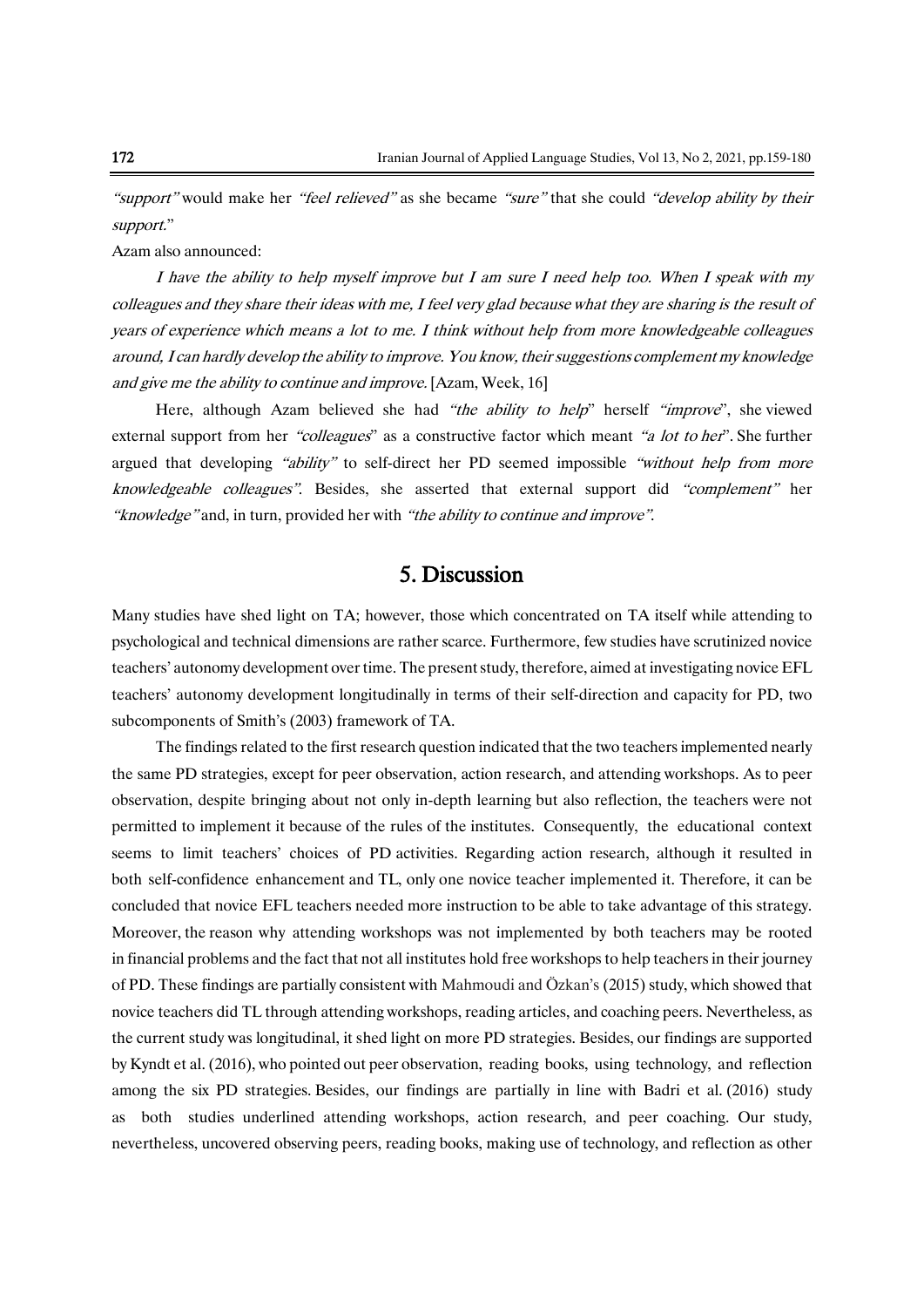PD strategies which were not reported in their study. Regarding observation, while the teachers in our study employed peer observation only, their participating teachers implemented observational visits to other institutes. This shows that the educational context of a country has direct effects on the strategies its teachers employ to self-direct their PD. This is confirmed by Salokangas et al. (2020) and Erss (2018), who also foregrounded the education system of countries as an effective factor hindering TA. Moreover, the findings revealed that most of the TLs were targeted at classroom management, time management, and error correction, which is in agreement with Zein's (2016) findings unravelling that novice teachers required more knowledge in terms of time management, error correction, and lesson planning.

Implementing peer observation, which equipped the teachers of the present study to be exposed to the whole procedure of a technique, resulted in in-depth learning for them. Moreover, it was revealed that peer observation facilitated TL for time management, pair work and group work, and the use of textbooks, which are among the six favorite domains Richards and Farrell (2005) noted to be learned in peer observation sessions. Furthermore, peer observation created spaces for reflection, which resonates with. Richards' (1995) argument that peer observation exposes teachers to new teaching styles and, in turn, triggers reflection. However, our findings contradict Santos and Miguel's (2016) findings that the teachers employed peer observation not voluntarily but when they were pressurized by schools. In our study, though, peer observation was pursued completely voluntarily, but the reason why it was not undertaken by one of the teachers was due to the rules of the institutes which inhibited such a PD strategy.

Regarding peer coaching, our findings revealed that doing it provided the teachers with a sense of security and happiness as they could see how much they could learn in a very short time. Besides, our findings relevant to a teacher's unwillingness to do peer coaching with her supervisor is supported by Kesler's (2020) study, which unraveled that teachers tended not to do peer coaching with their supervisors as the supervisors were busy most of the time. Additionally, our findings about reading books accord with Dikilitaş and Mumford's (2019) findings that reading not only had positive effects on TA development but also helped the teachers to become more motivated. Likewise, Grosemans et al. (2015) placed reading books among the strategies teachers undertook to do TL without interaction with others. They added that reading books help teachers stay up-to-date, which is in line with our findings about teachers' claims about the role of reading books in helping them refresh their knowledge. As to technology, our findings are supported by Davis (2015), whose study uncovered that technology use resulted in TL in diverse domains and provided the teachers with choice of when and where to do TL. Our teachers, similarly, highlighted the availability of technology use and TL in various domains as valuable features of this PD strategy.

However, it should be noted that technology use the teachers in our study was individualized while Davis' study reported on collaborative learning. Similar to our findings, Visser et al. (2014) underlined the effectiveness of technology use on teachers' PD. Also, they also uncovered self-selecting the domains of TL and saving time as the main characteristics of technology use. Furthermore, the teachers of the present study experienced indirect TL by reading the comments related to their favorite posts in social media as well, which was not pointed out in any of the above studies.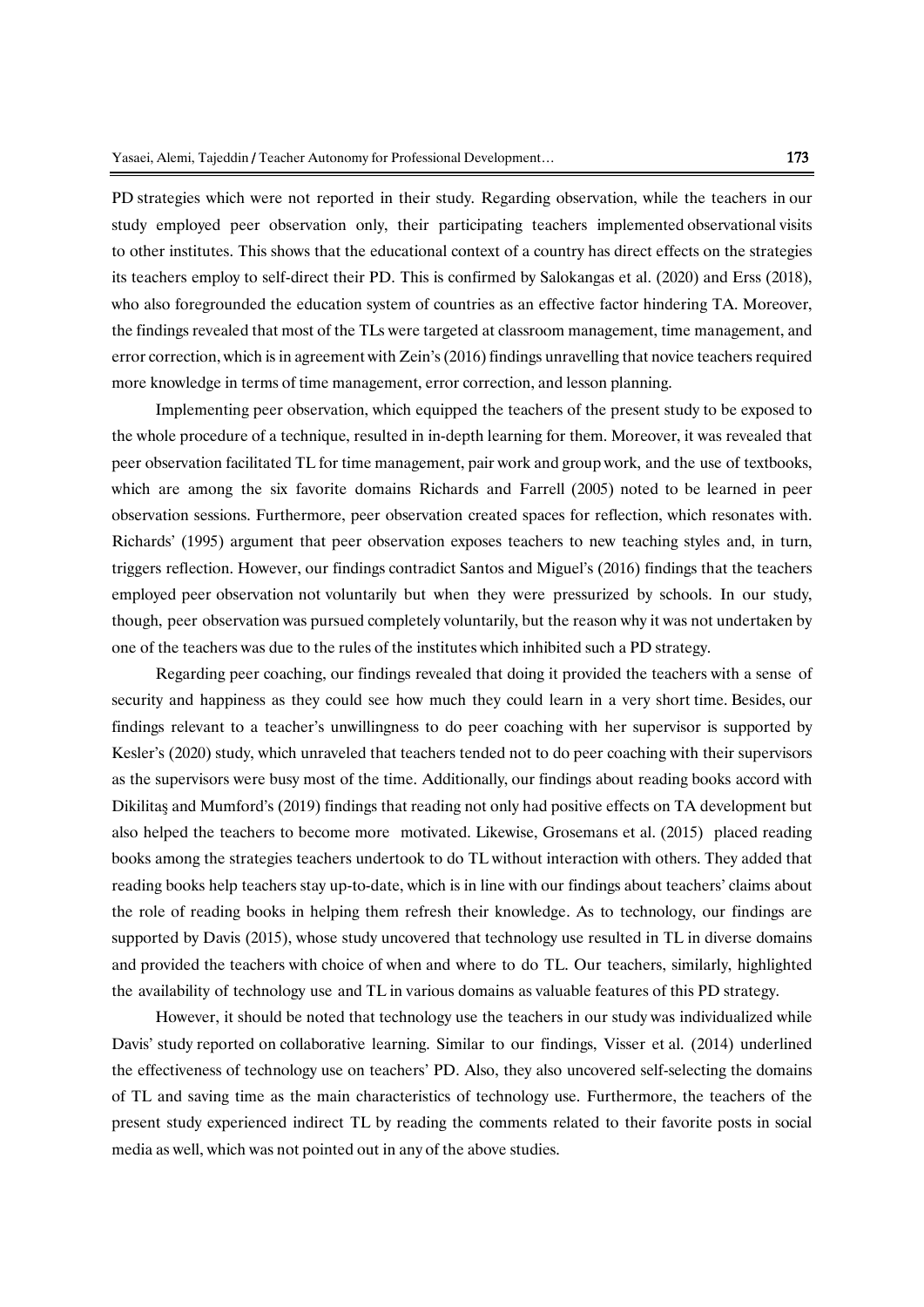As to reflection, Koh and Tan (2016) announced that reflection plays such an important role in teachers' PD and hence has to be instructed in teacher training courses. Saric and Steh (2017), similarly, underlined the role of reflection in teachers' self-regulated activities. Moslehi and Salehi's (2021) study to investigate the relationship between teachers' reflection and their autonomy also indicated that teacher reflection promoted TA. Along similar lines, Manzano Vázquez (2018) referred to reflection and inquiry asthe chief elements of TA. Regarding action research, despite its undeniable value forteachers, only Azam underlined it which can be due to Mobina's lack of knowledge about this strategy. Such occurrence is confirmed by Missoum (2015), who found out that novice teachers refused doing action research as it required expertise. Additionally, Wang and Zhang (2014) found that action research resulted in teacher PD and, in turn, TA. However, they argued that teachers should be provided with the basic theories of action research in order to be able to take advantage of this PD strategy, which is in line with our findings.

It is worth noting that although action research was not our teachers' most favored PD strategy, it resulted in self-confidence enhancement. Asto attending workshops, our findings are in contrast with Abu-Tineh and Sadiq's (2018) argumentation about the inefficiency of workshops in enabling teachers to experience PD as workshops do not result in reflection. Girvan et al. (2016), similarly, claimed that PD strategies that extend over time would better provide teachers with opportunities for TL, which contradicts our findings as our teacher experienced TL attending one-shot workshop.

As to the second objective of the study, the findings unraveled that the teachers had both capacity and willingness to self-direct their PD, which can be regarded as a modification of Smith's (2003) framework of TA. While he defined capacity for PD in terms of ability only, willingness can be added to the related subcomponent due to the non-questionable importance of one's willingness to start doing TL (Van den Bergh et al., 2015). Regarding experience, our findings indicated that teachers' experience empowered them to continue TL and use their experience as a base for the upcoming flow of information. This is supported by Darling-Hammond et al. (2017) and Viera (2020), who highlighted the importance of teachers' experience in their TL. Reading books also turned to be an advantageous factor helping the teachers in our study develop their capacity to self-direct their PD as it enabled them to recognize their own potentiality.

Regarding external support, it was revealed that the teachers appreciated external support as it helped them shorten the time to develop the ability to self-direct PD. Furthermore, the findings related to external support indicated that TL is a social process where learning is facilitated in collaboration with others (Vygotsky, 1978). Shabani's (2016) finding that teacher PD can be best attained when teachers are engaged in social processes to develop potentiality through other-regulation. This confirms our findings about the heavy reliance of one of the teachers on external support. Moreover, Grant et al. (2020) proposed a new framework of TA which highlights the role of assistance as the principal factor helping teachers experience PD. They stated that the provision of guidance to teachers facilitates collaborative learning and, in turn, enables them to pursue continuous PD. Haapaniemi et al. (2021), likewise, uncovered external support from colleagues as the most important factor giving teachers the ability to self-direct their PD.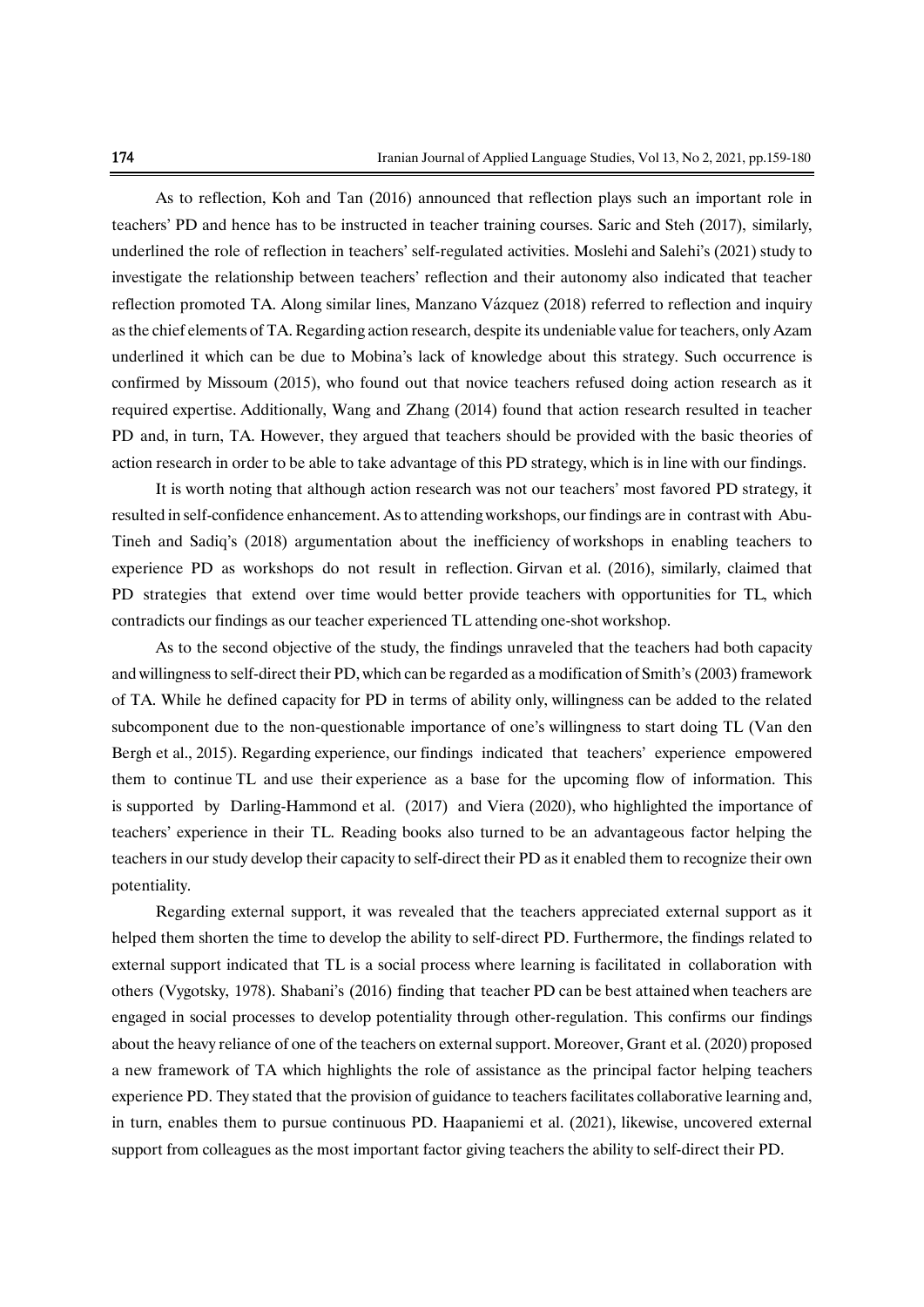## 6. Conclusion

This study showed novice EFL teachers' autonomy development in terms of their self-direction and capacity for PD. The findings indicated that novice teachers were equipped with certain PD strategies. Peer coaching was their most favored PD practice while peer observation, action research, and attending workshops were found to be their least favorite ones. Besides, this study uncovered novice teachers' both capacity and willingness to self-direct their PD which can be regarded as a modification of Smith's (2003) framework, which did not take into account teachers' willingness in their capacity development.

The present study suggests some implications for teacher educators, teachers, and language institute managers. Teacher educators can make teachers aware of different strategies for their self-directed PD. Besides, teachers who strive for PD should know that there is no end to TL and therefore they can acquaint themselves with different PD activities. Additionally, language institute managers can ask supervisors to devote more time to help teachers who seek their assistance. They can also hold some free workshops for their teachers to facilitate their TL in their journey of self-directed PD.

The limitations of this study were related to the number and gender of the participants. Different results will be gained if more participants and male teachers are studied in future research. Furthermore, as the participants were institute teachers, further studies are required to be conducted on state school teachers. Besides, studies which take into account all dimensions of TA simultaneously could be conducted. Studies on teachers from different educational systems can be done as well. Comparative studies regarding novice vs. experienced are also recommended.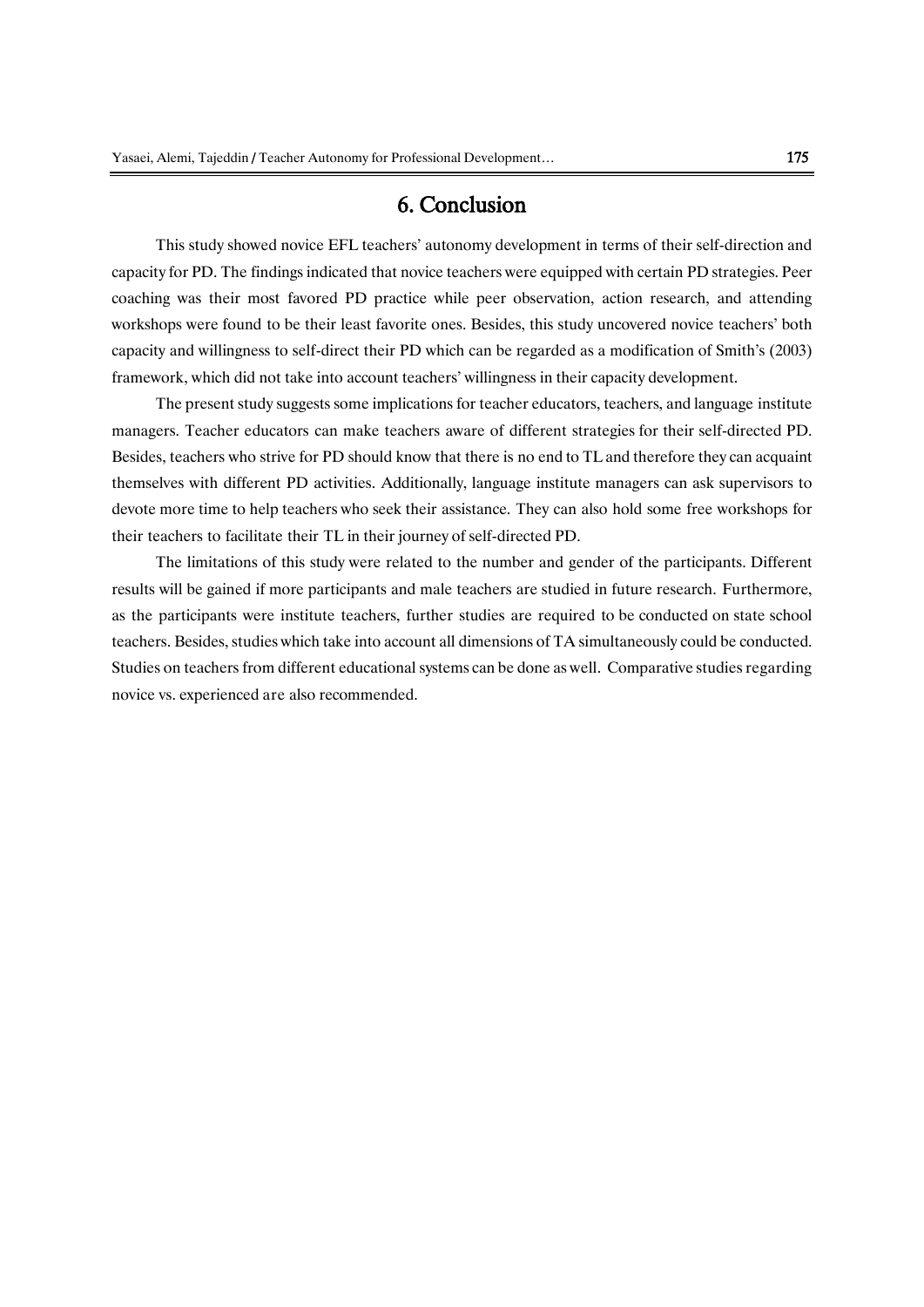# References

- Abu-Tineh, A. M., & Sadiq, H. M. (2018). Characteristics and models of effective professional development: The case of school teachers in Qatar. Professional Development in Education, 44(2), 311-322.
- Badri, M., Alnuaimi, A., Mohaidat, J., Yang, G., & Al Rashedi, A. (2016). Perception of teachers' professional development needs, impacts, and barriers: The Abu Dhabi case. *SAGE Open*, 6(3), 1-15.
- Banegas, D., Pavese, A., Velázquez, A., & Vélez, S. M. (2013). Teacher professional development through collaborative action research: Impact on foreign English-language teaching and learning. Educational Action Research, 21(2), 185-201.
- Basri, F. (2020). Factors influencing learner autonomy and autonomy support in a faculty of education. Teaching in Higher Education, 1(1), 1-16.
- Bell, A., & Mladenovic, R. (2015). Situated learning, reflective practice and conceptual expansion: Effective peer observation for tutor development. Teaching in Higher Education, 20(1), 24-36.
- Benson, P. (2010). Teacher education and teacher autonomy: Creating spaces for experimentation in secondary school English language Teaching. *Language Teaching Research*, 14(3), 259-275.
- Borg, S. (2018). Evaluating the impact of professional development. *RELC Journal*, 49(2), 195-216.
- Borg, S., & Alshumaimeri, Y. (2017). Language learner autonomy in a tertiary context: teachers' beliefs and practices. Language Teaching Research, 23(1), 9-38.
- Braun, V., & Clarke, V. (2006). Using thematic analysis in psychology. Qualitative Research in Psychology, <sup>3</sup>(2), 77-101.
- Carpenter, J. (2015). Preservice teachers' microblogging: Professional development via Twitter. Contemporary Issues in Technology and Teacher Education, 15(2), 209-234.
- Cirocki, A., & Anam, S. (2021). How much freedom do we have? The perceived autonomy of secondary school EFL teachers in Indonesia. *Language Teaching Research,* 1-26. [https://doi.org/10.1177/13621688211007472](https://doi.org/10.1177%2F13621688211007472)
- Darling-Hammond, L., Hyler, M. E., Gardner, M. (2017). Effective teacher professional development. Palo Alto, CA: Learning Policy Institute.
- Davis, K. (2015). Teachers' perceptions of Twitter for professional development. Disability and Rehabilitation, 37(17), 1551-1558.
- Dikilitaş, K., & Mumford, S. E. (2019). Teacher autonomy development through reading teacher research: Agency, motivation and identity. *Innovation in Language Learning and Teaching, 13*(3), 253-266.
- Erss, M. (2018). Complete freedom to choose within limits'-teachers' views of curricular autonomy, agency and control in Estonia, Finland and Germany. The Curriculum Journal, 29(2), 1-19.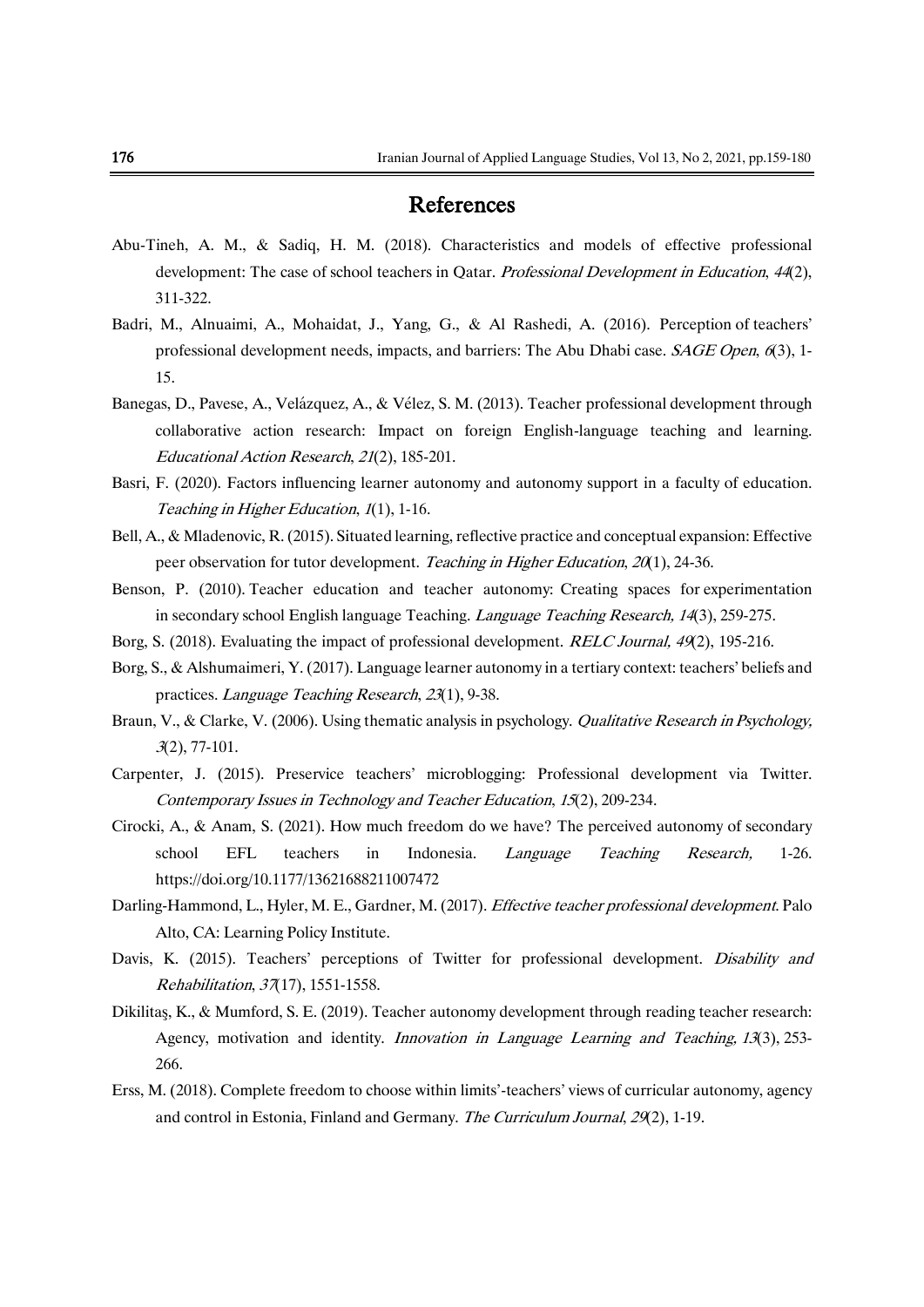- Gatbonton, E. (2008). Looking beyond teachers' classroom behavior: Novice and experienced ESL teachers' pedagogical knowledge. Language Teaching Research, 12(2), 161-182.
- Girvan, C., Conneely, C., & Tangney, B. (2016). Extending experiential learning in teacher professional development. Teaching and Teacher Education, 58, 129-139.
- Grant, A., Hann, T., Godwin, R., Shackelford, D., & Ames, T. (2020). Framework for graduated teacher autonomy: Linking teacher proficiency with autonomy. The Educational Forum, 84(2), 100-113.
- Grosemans, I., Boon, A., Verclairen, C., Dochy, F., & Kyndt, E. (2015). Informal learning of primary school teachers: Considering the role of teaching experience and school culture. Teaching and Teacher Education, 47(3), 151-161.
- Haapaniemi, J., Venäläinen, S., Malin, A., & Palojoki, P. (2021). Teacher autonomy and collaboration as part of integrative teaching–Reflections on the curriculum approach in Finland. Journal of Curriculum Studies, 53(4), 546-562.
- Han, L. (2020). On the relationship between teacher autonomy and learner autonomy. International Education Studies, 13(6), 153-162.
- Kaplan, H. (2017). Teachers' autonomy support, autonomy suppression and conditional negative regard as predictors of optimal learning experience among high-achieving Bedouin students. Social Psychology of Education, 21(1), 223-255.
- Kesler, R. (2020). Teacher identification of principal behaviors that support teacher autonomy, competence, and relatedness [Unpublished doctoral dissertation]. University of Oklahoma, Norman.
- Koh, K., & Tan, C. (2016). Promoting reflection in pre-service teachers through problem-based learning: An example from Canada. Reflective Practice, 17(3), 347-356.
- Kyndt, E., Gijbels, D., Grosemans, I., & Donche, V. (2016). Teachers' everyday professional development: Mapping informal learning activities, antecedents, and learning outcomes. Review of Educational Research, 86(4), 1111-1150.
- Little, D. (1995). Learning as dialogue: The dependence of learner autonomy on teacher autonomy. System, <sup>23</sup>(2), 175-182.
- Mahmoudi, F., & Özkan, Y. (2015). Exploring experienced and novice teachers' perceptions about professional development activities. Procedia-Social and Behavioral Sciences, 199 (2015), 57-64.
- Manzano Vázquez, B. (2018). Teacher development for autonomy: An exploratory review of language teacher education for learner and teacher autonomy. Innovation in Language Learning and Teaching, 12(4), 387-398.
- McGrath, I. (2000). Teacher autonomy. In B. Sinclair, I. McGrath & T. Lamb (Eds.). Learner autonomy, teacher autonomy: Future directions (pp. 100-110). Pearson Education.
- Mckay, S. L. (2009). Introspective techniques. In J. Heigham & R. A. Croker (Eds.), Qualitative research in applied linguistics: A practical introduction (pp. 220-241). Palgrave Macmillan.
- Missoum, M. (2015). Autonomous continuing professional development for Algerian university teachers of English. Arab World English Journal, 4(9), 164-179.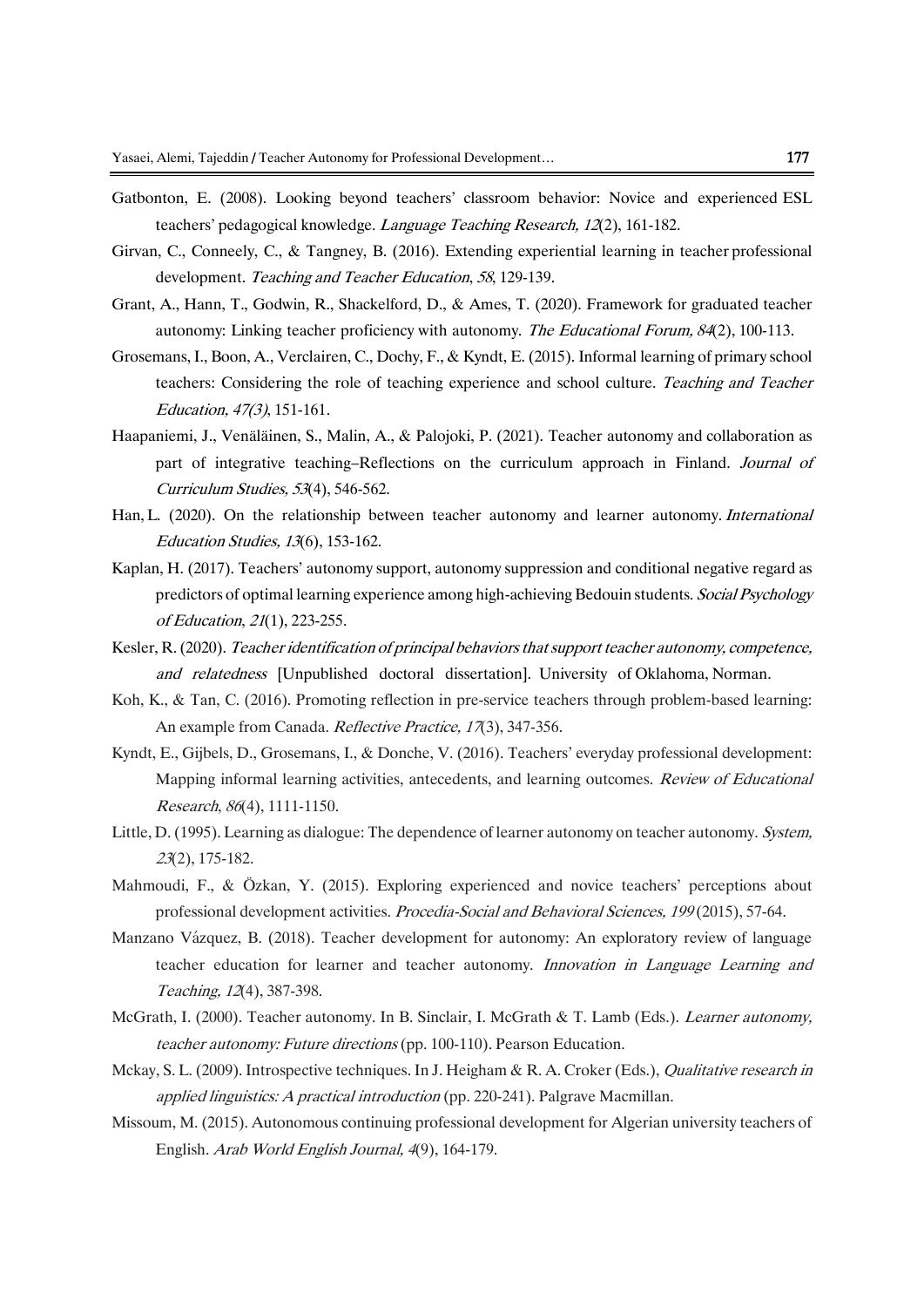- Moslehi, P., & Salehi, H. (2021). Relationship between reflective teaching and teacher autonomy among Iranian EFL experienced and novice teachers. Journal of Practical Studies in Education, 2(5), 1-10.
- Phan, T. T. H., & Hamid, M. O. (2016). Learner autonomy in foreign language policies in Vietnamese universities: An exploration of teacher agency from a sociocultural perspective. Current Issues in Language Planning, 18(1), 39-56.
- Rashidi, N., & Mohammadineku, H. (2015). A comparison of Iranian EFL vs. non-EFL teachers' "knowing " of learner autonomy. Iranian Journal of Applied Language Studies, 7(1), 129-150.
- Riazi, A. M. (2016). The Routledge encyclopedia of research methods in applied linguistics: Quantitative, qualitative, and mixed-methods research. Routledge.
- Kyndt, E., Gijbels, D., Grosemans, I., & Donche, V. (2016). Teachers' everyday professional development: Mapping informal learning activities, antecedents, and learning outcomes. Review of Educational Research, 86(4), 1111-1150.
- Little, D. (1995). Learning as dialogue: The dependence of learner autonomy on teacher autonomy. System, <sup>23</sup>(2), 175-182.
- Mahmoudi, F., & Özkan, Y. (2015). Exploring experienced and novice teachers' perceptions about professional development activities. Procedia-Social and Behavioral Sciences, 199 (2015), 57-64.
- Manzano Vázquez, B. (2018). Teacher development for autonomy: An exploratory review of language teacher education for learner and teacher autonomy. Innovation in Language Learning and Teaching, 12(4), 387-398.
- McGrath, I. (2000). Teacher autonomy. In B. Sinclair, I. McGrath & T. Lamb (Eds.). Learner autonomy, teacher autonomy: Future directions (pp. 100-110). Pearson Education.
- Mckay, S. L. (2009). Introspective techniques. In J. Heigham & R. A. Croker (Eds.), *Qualitative research* in applied linguistics: <sup>A</sup> practical introduction (pp. 220-241). Palgrave Macmillan.
- Missoum, M. (2015). Autonomous continuing professional development for Algerian university teachers of English. Arab World English Journal, <sup>4</sup>(9), 164-179.
- Moslehi, P., & Salehi, H. (2021). Relationship between reflective teaching and teacher autonomy among Iranian EFL experienced and novice teachers. Journal of Practical Studies in Education, 2(5), 1-10.
- Phan, T. T. H., & Hamid, M. O. (2016). Learner autonomy in foreign language policies in Vietnamese universities: An exploration of teacher agency from a sociocultural perspective. Current Issues in Language Planning, 18(1), 39-56.
- Rashidi, N., & Mohammadineku, H. (2015). A comparison of Iranian EFL vs. non-EFL teachers' "knowing " of learner autonomy. *Iranian Journal of Applied Language Studies*,  $\pi$ <sub>1</sub>), 129-150.
- Riazi, A. M. (2016). The Routledge encyclopedia of research methods in applied linguistics: Quantitative, qualitative, and mixed-methods research. Routledge.
- Richards, J.C. (1995, September 2). Towards reflective teaching. [http://www.tttjournal.co.uk](http://www.tttjournal.co.uk/)
- Richards, J. C., & Farrell, T. S. C. (2005). Professional development for language teachers: Strategies for teacher learning. Cambridge University Press.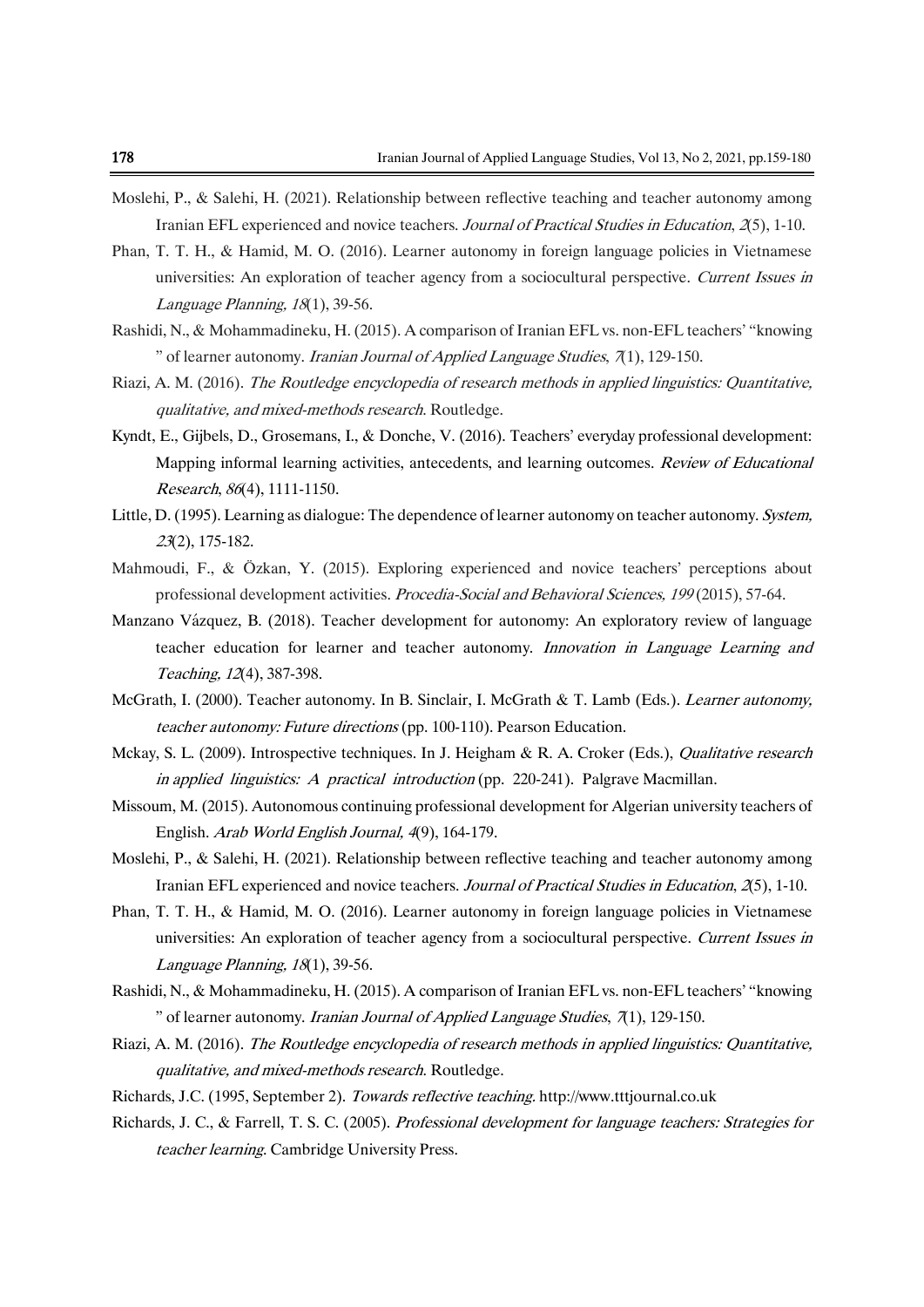- Richards, K. (2009). Interviews. In J. Heigham & R. A. Croker (Eds.), Qualitative research in applied linguistics: <sup>A</sup> practical introduction (pp. 182-199). Palgrave Macmillan.
- Rosell-Aguilar, F. (2018). Twitter: A professional development and community of practice tool for teachers. Journal of Interactive Media in Education, 1(6), 1-12.
- Salehizadeh, S., Shabani, M., & Malmir, A. (2020). Professionalism: The perceptions of Iranian English teachers of competence and performance in language teaching. Iranian Journal of English for Academic Purposes, 9(1), 1-14.
- Salokangas, M., Wermke, W., & Harvey, G. (2020). Teachers' autonomy deconstructed: Irish and Finnish teachers' perceptions of decision-making and control. European Educational Research Journal, <sup>19</sup>(4), 329-350.
- Santos, L. M. D., & Miguel, L. (2016). Foreign language teachers' professional development through peer observation program. English Language Teaching, 9, 39-46.
- Saric, M., & Steh, B. (2017). Critical reflection in the professional development of teachers: Challenges and possibilities. CEPS Journal, 7(3), 67-85.
- Shabani, K. (2016). Applications of Vygotsky's sociocultural approach for teachers' professional development. *Cogent Education*, 3(1), 1-10.
- Smith, K. (2017). Teachers as self-directed learners. Active positioning through professional learning. Springer.
- Smith, R. C. (2003, March 27). Teacher education for teacher-learner autonomy. [http://www.warwick.ac.uk/%7Eelsdr/Teacher\\_autonomy.pdf](http://www.warwick.ac.uk/~elsdr/Teacher_autonomy.pdf)
- Smith, R. C., & Erdögan, S. (2008). Teacher-learner autonomy: Program goals and student-teacher constructs. In T. Lamb & H. Reinders (Eds.), Learner and teacher autonomy: Concepts, realities and response (pp. 83-102). John Benjamins Publishing Company.
- Soodmand Afshar, H., & Ghasemi, S. (2018). Developing and validating a model for exploring Iranian EFL teachers' perception of professional development. Journal of Teaching Language Skills, 37(3), 169-210.
- Teng, M. F. (2020). Autonomy, agency, and identity in teaching and learning English as a foreign language. Journal of Education for Teaching, 46(2), 251-258.
- Van den Bergh, L., Ros, A., & Beijaard, D. (2015). Teacher learning in the context of a continuing professional development program: A case study. Teaching and Teacher Education, 47(9), 142-150.
- Vieira, F. (2020). Pedagogy of experience in teacher education for learner and teacher autonomy. Profile Issues in Teachers' Professional Development, 22(1), 143-158.
- Visser, R. D., Evering, L. C., & Barrett, D. E. (2014). Twitter for Teachers: The implications of twitter as a self-directed professional development tool for K–12 Teachers. Journal of Research on Technology in Education, 46(4), 396-413.
- Vygotsky, L. (1978). Mind in society: The development of higher psychological processes. Harvard University Press.